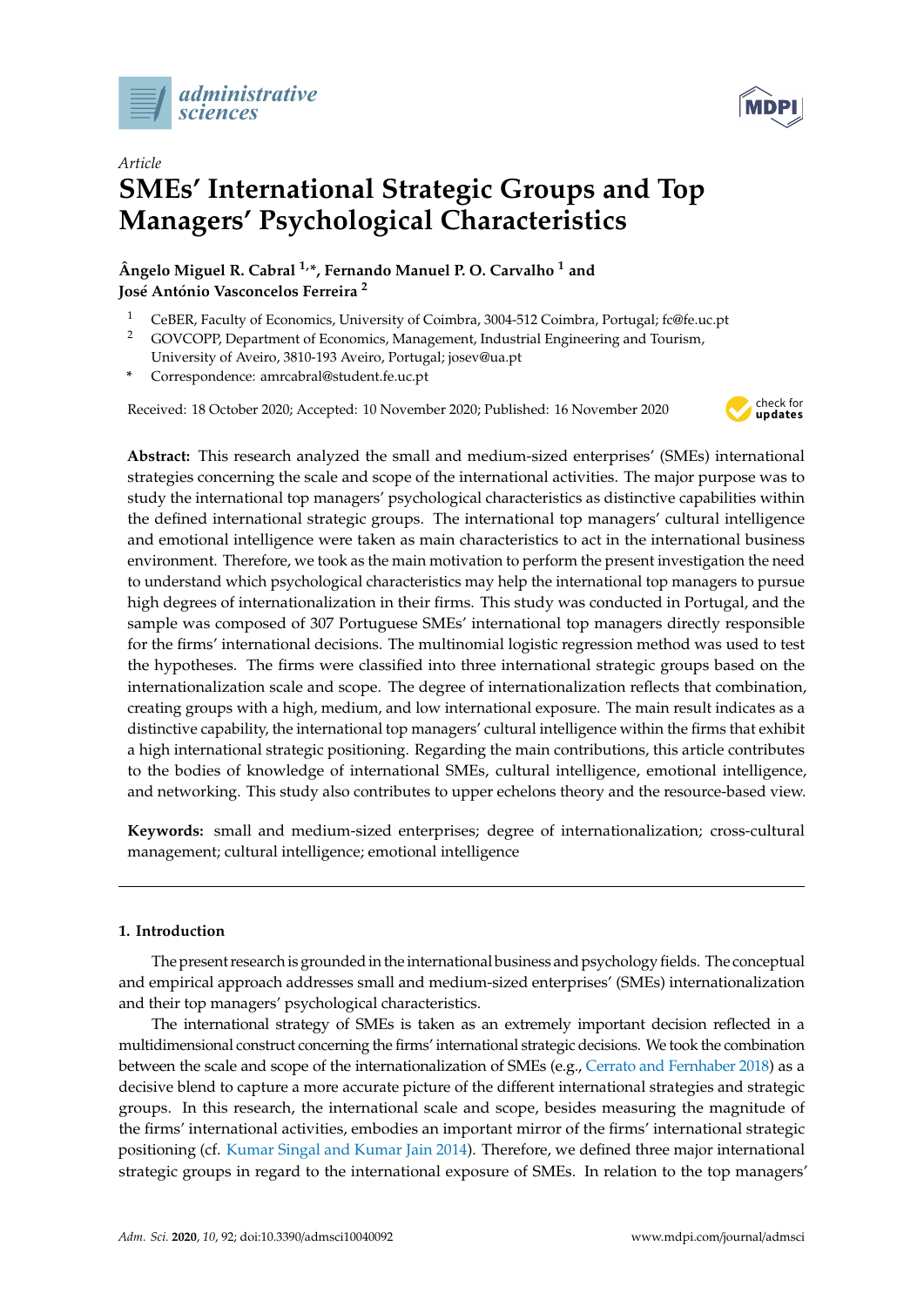psychological characteristics, we took them as distinctive characteristics of those firms' strategic groups and of their degree of internationalization (DoI), respectively.

In the current international business world, firms face a highly competitive reality and a high dynamic of the markets that increasingly requires efficiency and effectiveness standards. This requires from those who are in charge of the firms' international main decisions, a set of capabilities that may assist them with handling the inherent differences, difficulties, and complexities that internationalization implies. Therefore, diverse emotional and cultural challenges emerge from the international environments with which the international top managers have to deal. Hence, in this research, the emotional and cultural top managers' intelligences are taken as a significant set of capabilities in the international business environment. In this context, we stress that these intelligences provide and improve the individuals' social capital. Social capital is a relevant concept to firms' internationalization [\(Jones and Coviello](#page-18-0) [2005\)](#page-18-0), and embodies the resources embedded in the network of relationships [\(Nahapiet and Ghoshal](#page-20-0) [1998\)](#page-20-0). Taking into account some components of this concept, namely, managerial tie utilization, trust, and solidarity (e.g., [Cui et al.](#page-17-1) [2020\)](#page-17-1), for instance, we suggest the relevant role that emotional intelligence and cultural intelligence may have in managers' interpersonal contacts and in building trust and solidarity.

The context of the present research emphasizes the importance of researching SMEs. This is a research theme with a growing interest in the recent years [\(Steinhäuser et al.](#page-21-0) [2020\)](#page-21-0). SMEs have been increasing their presence in the international business environment [\(Morais and Ferreira](#page-19-1) [2020\)](#page-19-1), are a very important element of the world economy [\(Genc et al.](#page-18-1) [2019\)](#page-18-1), and their international decisions are a relevant domain of studies with directed attention [\(Lobo et al.](#page-19-2) [2020\)](#page-19-2). In this research, we focus on the top managers' characteristics within the distinct strategic groups of the international SMEs. The characteristics of the top managers are of major importance in the international context and deserve more attention by researchers [\(Hsu et al.](#page-18-2) [2013\)](#page-18-2). In fact, the role and the characteristics of the top managers in SMEs' internationalization is an important and recent line of research [\(Adomako et al.](#page-16-0) [2019;](#page-16-0) [Anwar et al.](#page-16-1) [2018;](#page-16-1) [Nielsen](#page-20-1) [2010;](#page-20-1) [Oesterle et al.](#page-20-2) [2016;](#page-20-2) [Saeed and Ziaulhaq](#page-20-3) [2019\)](#page-20-3). Within their characteristics, the influence of the psychological ones on firms' international decisions is a necessary and relevant subject of investigation [\(Adomako et al.](#page-16-0) [2019;](#page-16-0) [Anwar et al.](#page-16-1) [2018;](#page-16-1) [Francioni et al.](#page-18-3) [2015;](#page-18-3) [Oesterle et al.](#page-20-2) [2016\)](#page-20-2). Following the upper echelons theory, "one of the most influential perspectives in the strategic management literature" [\(Neely et al.](#page-20-4) [2020,](#page-20-4) p. 1030), the top managers as central decision-makers [\(Nielsen](#page-20-1) [2010\)](#page-20-1) make their strategic decisions on the basis of their observable, but also of their psychological characteristics, affecting the firms' strategic outcomes [\(Carpenter et al.](#page-17-2) [2004;](#page-17-2) [Hambrick](#page-18-4) [2007;](#page-18-4) [Hambrick and Mason](#page-18-5) [1984\)](#page-18-5). Accordingly, the firms' strategic choices and the firms' performances are influenced by top managers' idiosyncrasies [\(Hambrick](#page-18-4) [2007;](#page-18-4) [Hambrick and Mason](#page-18-5) [1984\)](#page-18-5). Within the space of firms' international activity, the psychological characteristics of the decision-makers radiate strong signs for influencing those decisions. In fact, their personal characteristics appear to be essential to the firms' internationalization (e.g., [Navarro-Garc](#page-20-5)ía [2016\)](#page-20-5). For instance, according to [Navarro-Garc](#page-20-6)ía et al. [\(2016\)](#page-20-6), "human resources and managerial attitudes are two cornerstones of exporting success" (p. 1880).

Therefore, due to the potential relevant role of the top managers' psychological characteristics on SMEs' internationalization, the present research focuses on their emotional intelligence (EI) and cultural intelligence (CQ) as significant personal characteristics. In fact, within a cross-cultural and inherently complex and challenging context, the intelligences of the top managers that promote better intercultural interactions and to manage dissimilarities are an important set to act international [\(Moon](#page-19-3) [2010\)](#page-19-3).

This article makes six major contributions. First, it contributes to the body of knowledge of international SMEs. This is an important contribution due to the important role of these firms in the international business environments and due to the relevance of their international decisions regarding the scale and scope. Second, this study also contributes to emotional intelligence and cultural intelligence bodies of knowledge by addressing the value of these intelligences to the firm's international strategy. Third, due to the relevance of networks within the international business context, our research's findings also contribute to the networking body of knowledge. Fourth, this article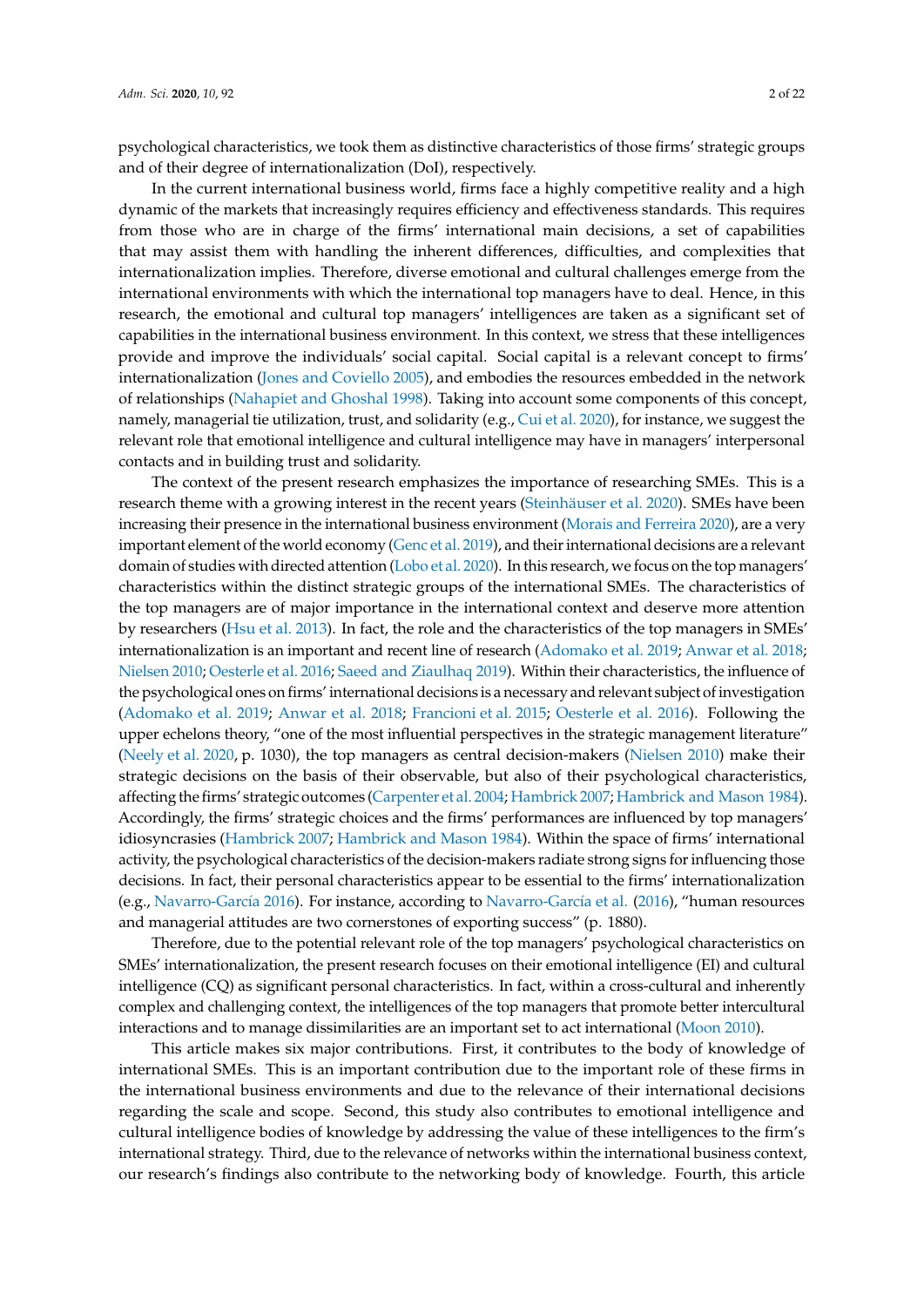contributes to upper echelons theory and the resource-based view by showing the value of those top managers' intelligences in SMEs' international strategy. Fifth, it also contributes to the expansion of the concept of strategic group. This research took the international SMEs as a macro strategic group. Finally, the present research contributes to a required multidimensional approach of the international strategy.

## **2. Internationalization**

The present research takes internationalization strategy as an increasingly major decision to SMEs. Researching the factors that affect their internationalization decisions is an important line of research [\(Lobo et al.](#page-19-2) [2020\)](#page-19-2). In order to define the different strategic groups of firms that follow this strategy, we used their strategic positioning concerning the scale and scope of the international decisions. Therefore, when a firm goes international, two major decisions embody the mirror of its international strategy: the intensity of the international endeavor (scale) and the number of countries or regions in which the firm operates (scope) [\(Kuivalainen et al.](#page-18-6) [2007;](#page-18-6) [Tallman and Li](#page-21-1) [1996;](#page-21-1) [Zahra](#page-21-2) [2020\)](#page-21-2). In this context, we applied the degree of internationalization (DoI) [\(Kuivalainen et al.](#page-19-4) [2012b\)](#page-19-4) to label the combination of those dimensions and to define the strategic groups. DoI is an important subject of analysis within the firms' international framework, and its multidimensionality is acknowledged, giving rise to a more accurate picture of the firms' internationalization [\(Cerrato et al.](#page-17-3) [2016;](#page-17-3) [Genc et al.](#page-18-1) [2019;](#page-18-1) [Kuivalainen et al.](#page-19-4) [2012b\)](#page-19-4). However, its measurement is not a simple task [\(Genc et al.](#page-18-1) [2019;](#page-18-1) [Pangarkar](#page-20-7) [2008\)](#page-20-7). In fact, we attest the diverse use of different measures of the DoI across the literature (e.g., [Genc et al.](#page-18-1) [2019;](#page-18-1) [Pangarkar](#page-20-7) [2008;](#page-20-7) [Saeed and Ziaulhaq](#page-20-3) [2019\)](#page-20-3).

The scope dimension of the internationalization consists of the number of countries (e.g., [Hsu et al.](#page-18-2) [2013;](#page-18-2) [Navarro-Garc](#page-20-5)ía [2016\)](#page-20-5) or regional blocs (e.g., [Pangarkar](#page-20-7) [2008;](#page-20-7) [Rugman and](#page-20-8) [Verbeke](#page-20-8) [2004\)](#page-20-8) in which firms perform their international sales [\(Kuivalainen et al.](#page-19-4) [2012b\)](#page-19-4). The scale consists of the level or intensity of the international operations, traditionally measured by the foreign sales to total sales (FSTS) (e.g., [Kuivalainen et al.](#page-19-5) [2012a;](#page-19-5) [Sullivan](#page-21-3) [1994\)](#page-21-3).

## *2.1. Strategic Groups*

The competitive strategy domain integrates several theories and models, and has been addressing the causes of strategy formulation [\(Parnell and Hershey](#page-20-9) [2005\)](#page-20-9). In this context, according to the authors, the industrial organization and the resource-based schools emerged. Following the industrial organization school, the characteristics of the industry are a determinant for the competitive strategy development. According to the resource-based school, the key resources, like management talent and experience, expertise in production, among others, are the ones that drive the competitive strategy development [\(Parnell and Hershey](#page-20-9) [2005\)](#page-20-9).

As stated, in the present research we defined three strategic groups concerning the SMEs' international exposure. Linking the strategic groups and the strategic management field is an important line of research [\(McGee et al.](#page-19-6) [1995\)](#page-19-6). The strategic groups follow in themselves different strategies between them [\(McGee et al.](#page-19-6) [1995\)](#page-19-6). Therefore, centering on the criterion of the similar strategy, we defined the SMEs' international strategic groups based on the followed international strategy by the firms. Characteristically, the strategic groups are considered and analyzed within an industry. However, to explain the competitive strategy and firm performance we followed the resource-based school. This view moved the focus from the industry characteristics to the firms' unique resources and capabilities [\(Boyd](#page-17-4) [2004\)](#page-17-4).

Thus, this research looks to the international SMEs as a macro strategic group where, according to the firms' international exposure, different groups can be defined (Ló[pez](#page-19-7) [2007\)](#page-19-7). The strategic group theory allows firms to be analyzed upon their similarity in the adopted strategies [\(Leask and Parnell](#page-19-8) [2005\)](#page-19-8). Despite being usually linked to the industry where the groups operate, "many strategic group researchers began to utilize approaches believed to be generalizable across industries" [\(Parnell and Hershey](#page-20-9) [2005,](#page-20-9) p. 19). Near this line, [McGee et al.](#page-19-6) [\(1995\)](#page-19-6) already argued that industries and markets boundaries are "fuzzy", acknowledging that groups of firms must be identified "that are following 'similar' strategies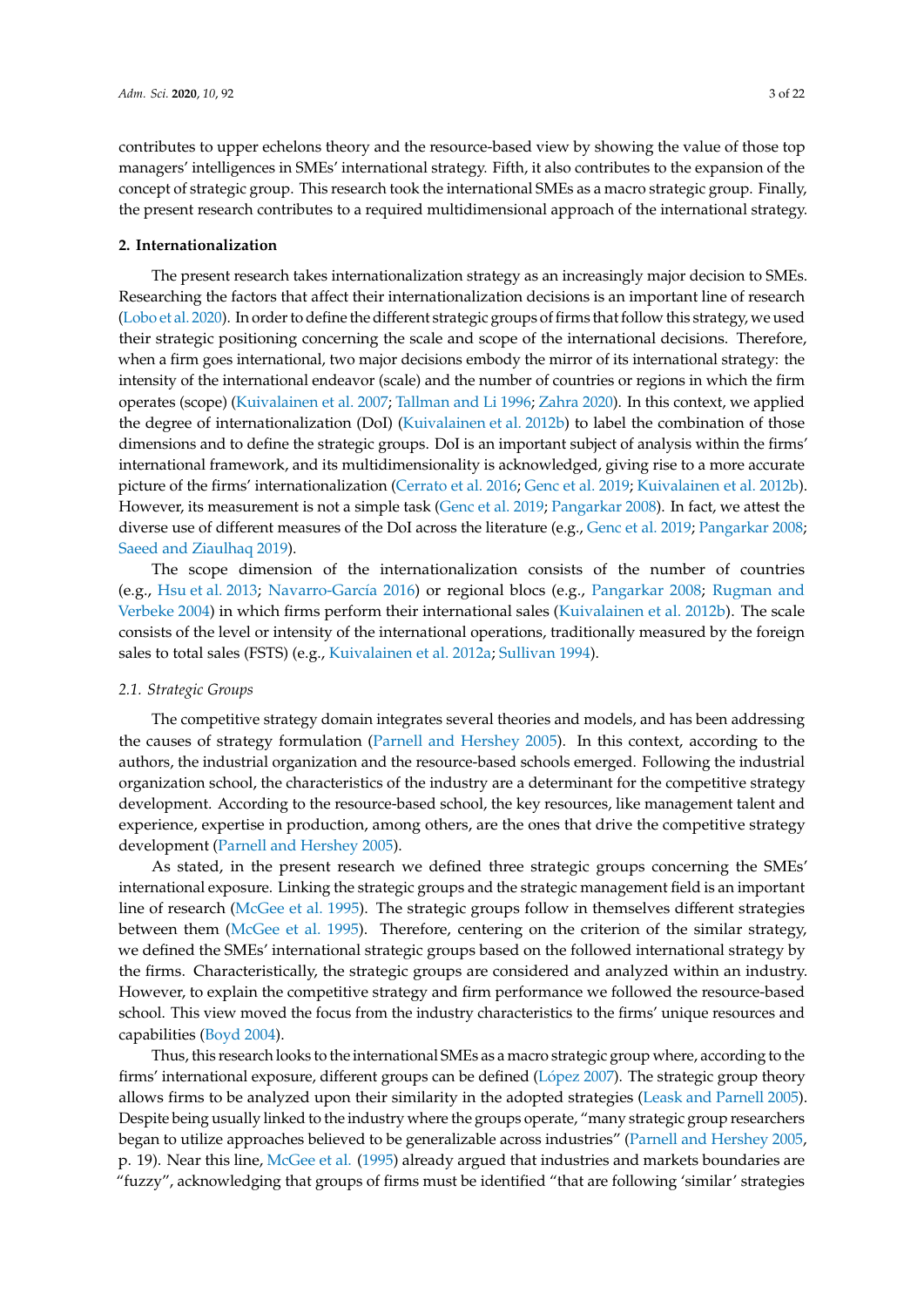but are situated in environments that cut across industry boundaries" (p. 261). Therefore, following [Boyd](#page-17-4) [\(2004\)](#page-17-4), studying the industry is important, but is also considered insufficient for the explanation of firms' performance. In this vein, following the resource-based school, we acknowledged the firms as a bundle of unique resources that should contribute to their sustainable competitive strategy and performance. Accordingly, firms' success is taken as the result of the application of their unique resources and not of the industry structure [\(Leask and Parnell](#page-19-8) [2005\)](#page-19-8).

Consequently, we combined the two schools of thought, taking into account the complementarity between the strategic groups and the resource-based perspectives [\(Leask and Parnell](#page-19-8) [2005\)](#page-19-8). Through the strategic groups, we intended to aggregate in groups the firms with similar international strategies, and considering the resources, we focused on important drivers of the international strategies and international performance. There is a recognized interest in analyzing the firms' international commitment through strategic groups due to their inherent similar strategies and to the possibility in studying the international activity performance (Ló[pez](#page-19-7) [2007\)](#page-19-7). In the present research, and according to other studies in the European context (e.g., Ló[pez](#page-19-7) [2007\)](#page-19-7), we took the international SMEs as the major sector of analysis, and as referred, defined three international strategic groups.

### *2.2. Degree of Internationalization*

This research assesses the relationship of the international top managers' psychological characteristics, namely, emotional intelligence and cultural intelligence, with the SMEs' strategic positioning through the degree of internationalization. The degree of internationalization is a relevant and widely used concept to measure firms' internationalization (e.g., [Cerrato et al.](#page-17-3) [2016;](#page-17-3) [Hsu et al.](#page-18-2) [2013;](#page-18-2) [Kuivalainen et al.](#page-19-4) [2012b\)](#page-19-4).

Taking into account the holistic model of [Kuivalainen et al.](#page-19-4) [\(2012b\)](#page-19-4), to assess the DoI and distinguish between the different internationalization patterns, three dimensions should be considered: time, scale, and scope of internationalization.

However, due to the firms' path dependence settings [\(Samuelsson et al.](#page-20-10) [2020\)](#page-20-10) and due to the major role played by the realized strategy triggered by the deliberate and emergent strategies [\(Mintzberg and Waters](#page-19-9) [1985\)](#page-19-9), we are able to study the influence of the current top managers' intelligences on the present realized strategy and not on the previously deliberate and emergent ones. Towards an additional understanding, we can go deeper by attesting that the top mangers' cultural and emotional intelligences are not static; they are dynamic in their levels as the human being evolves and learns. These intelligences are learnable and can be taught and improved over time [\(Ramsey et al.](#page-20-11) [2017;](#page-20-11) [Santos et al.](#page-21-4) [2018\)](#page-21-4). Therefore, we avoided studying their influence in the past time decisions to internationalize, i.e., in the time dimension that reflects the period of time between the founding of a firm and its first international sales. Another reason is the fact that the current top managers may not be the same when the internationalization process started. Being the same, their current intelligence levels would not be reflected at the time. Due to the cross-sectional nature of this research, it does not seem methodologically accurate to study the influence of the current top managers' psychological characteristics on the time variable to internationalize. Consequently, we recognize the methodological adequacy of the longitudinal analysis concerning the dynamic levels of the top managers' intelligences and the dynamic of the degrees of internationalization. Internationalization is a dynamic behavioral phenomenon and firms may undertake different international behaviors over time [\(Olejnik and Swoboda](#page-20-12) [2012\)](#page-20-12). Longitudinal analysis allows us to go deeper on the comprehension of the internationalization phenomenon and its causal relationships concerning antecedents and outcomes [\(Cerrato et al.](#page-17-3) [2016\)](#page-17-3).

Taking the above into account, and in order to avoid a simplistic approach studying and measuring the degree of internationalization (DoI), we used the combination of the scale and scope. Scale allows us to study the international strategic intensity towards international markets, and scope allows us to assess the international geographic diversity endurance [\(Hosseini et al.](#page-18-7) [2018\)](#page-18-7). We took internationalization as a more complex business reality that does not allow a single variable to measure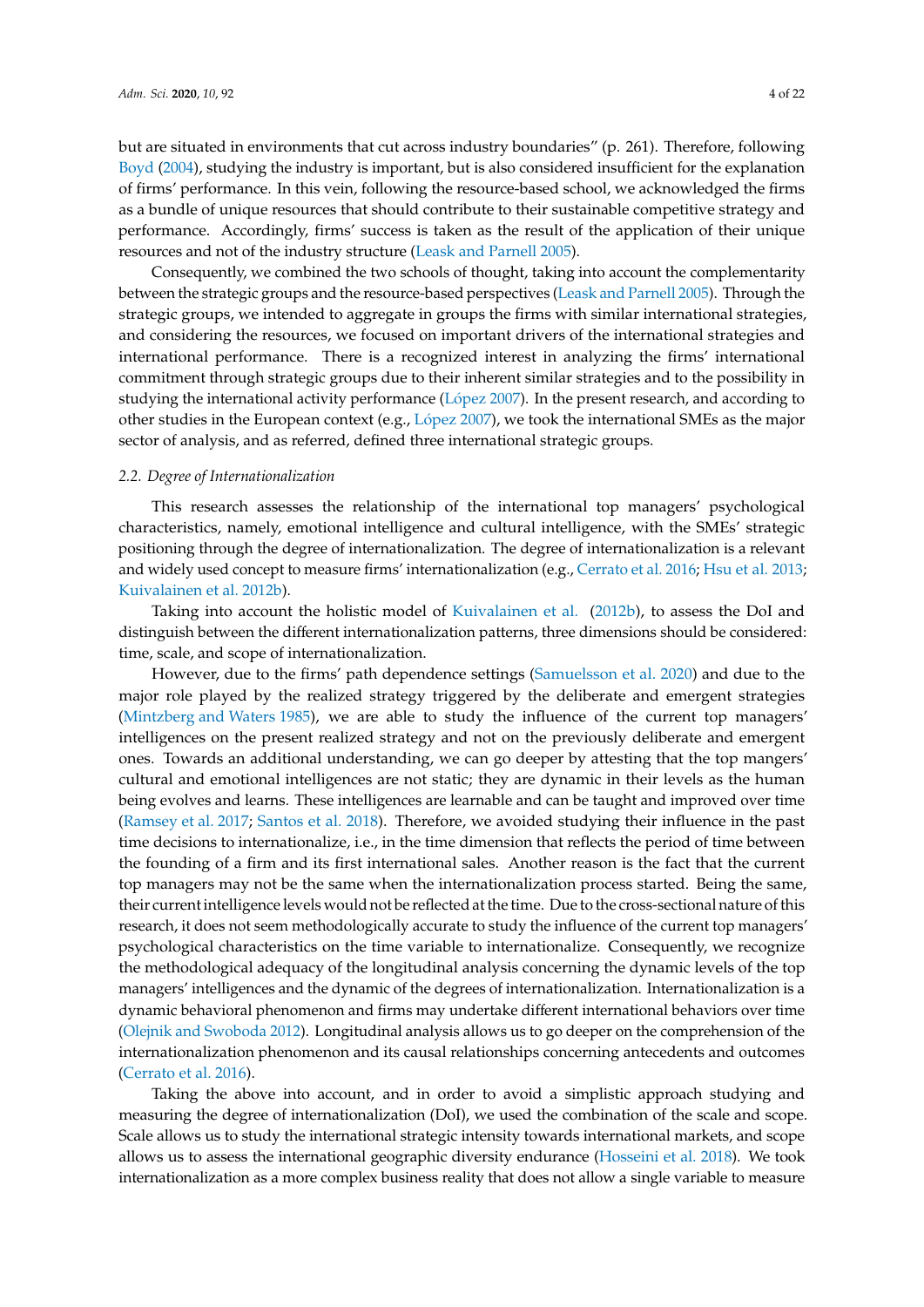it [\(Genc et al.](#page-18-1) [2019\)](#page-18-1). Foreign sales to total sales (FSTS) is a widely used measure of the scale of internationalization [\(Sullivan](#page-21-3) [1994\)](#page-21-3). However, this measure alone does not portray the essence and diversity of internationalization, as it does not reflect the geographic diversity of the adopted international diversity of internationalization, as it does not reflect the geographic diversity of the adopted strategy [\(Pangarkar](#page-20-7) [2008\)](#page-20-7). Therefore, as an important indicator to assess DoI, we used the FSTS to measure the scale along with two measurement perspectives of the scope. Scope is an important strategic dimension within SME internationalization studies (e.g., [Ismail and Kuivalainen](#page-18-8) [2015\)](#page-18-8). To assess this dimension, we used the number of countries in which firms perform their international sales (e.g., [Hsu et al.](#page-18-2) [2013;](#page-18-2) [Navarro-Garc](#page-20-5)ía [2016\)](#page-20-5). However, the analysis of the international sales dispersion across different geographic regions allows a more accurate and representative measure of the firms' international strategy [\(Pangarkar](#page-20-7) [2008\)](#page-20-7). In fact, regional analysis has become increasingly relevant within the scope of firms' internationalization (e.g., [Freixanet and Renart](#page-18-9) [2020;](#page-18-9) [Ismail and Kuivalainen](#page-18-8) [2015;](#page-18-8) [Rugman and Verbeke](#page-20-8) [2004;](#page-20-8) [Ruzzier et al.](#page-20-13) [2007\)](#page-20-13). Thus, we took these two perspectives together, to accurately assess the different strategic positioning of SMEs and the different strategic groups.

Consequently, we analyzed three levels of firms' strategic positioning, as shown in Figure [1:](#page-4-0) firms with high DoI, i.e., firms with high levels of international intensity (scale) and with a diversified (high level in the number of countries) and wide (high level in the number of regions) scope of their international sales; firms with low DoI, i.e., firms that exhibit a low level of international sales; firms with medium DoI, i.e., those firms that do not meet the high degree criteria but at the same time have a high intensity concerning the sales in the international markets.

<span id="page-4-0"></span>

**Figure 1.** International small and medium-sized enterprises of medium-sized enterprises  $\mathbf{P}$  (SMES) strategic groups (SMES) strategic groups (SMES) strategic groups (SMES) strategic groups (SMES) strategic groups (SME of internationalization). FSTS: foreign sales to total sales; DoI: degree of internationalization. of internationalization). FSTS: foreign sales to total sales; DoI: degree of internationalization. **Figure 1.** International small and medium-sized enterprises' (SMEs) strategic groups (scale and scope

characteristics as a major distinctive feature of the different international SMEs' strategic groups, and in line with the model of [Kuivalainen et al.](#page-19-4) [\(2012b\)](#page-19-4), we took cultural intelligence and emotional intelligence as significant contributors to the scale and scope of internationalization.  $\sim$  significant contributors to the scale and scope of internationalization. Due to the main objective of this research, i.e., to study the top managers' psychological

#### **3. Top Managers' Characteristics and Hypotheses Development**

**3. Top Managers' Characteristics and Hypotheses Development**  firms' international scale and scope [\(Kuivalainen et al.](#page-19-4) [2012b\)](#page-19-4). In this context, three major perspectives should be considered: the individual/managerial level; the firm level; the environmental level The managerial level of the international SMEs needs to be studied insofar as they can affect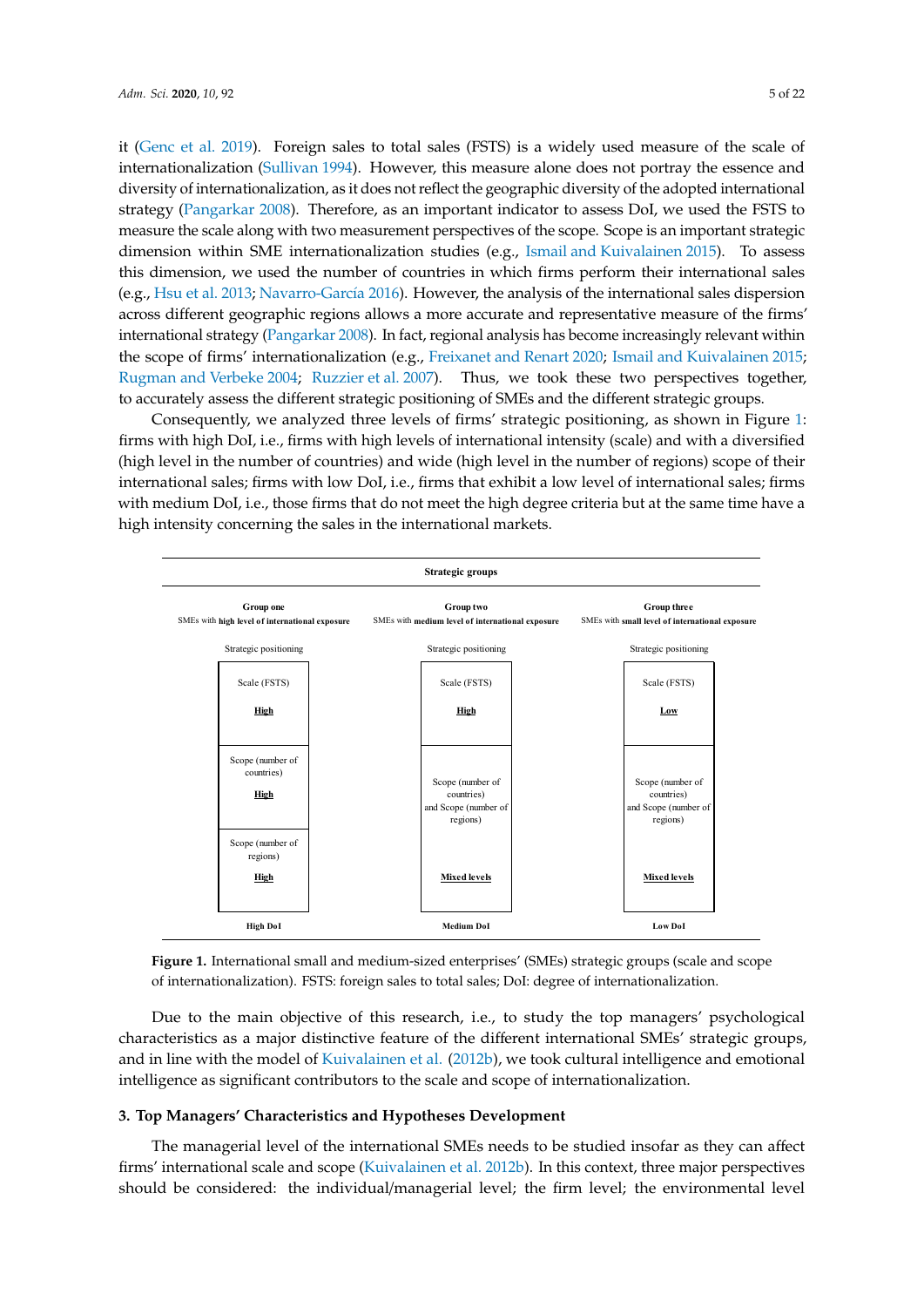[\(Kuivalainen et al.](#page-19-4) [2012b;](#page-19-4) [Martineau and Pastoriza](#page-19-10) [2016\)](#page-19-10). The present research relies on the managerial level (e.g., [Anwar et al.](#page-16-1) [2018;](#page-16-1) [Ruzzier et al.](#page-20-13) [2007\)](#page-20-13).

The upper echelons characteristics are of major importance to the firms' strategic choices and performance [\(Carpenter et al.](#page-17-2) [2004;](#page-17-2) [Hambrick and Mason](#page-18-5) [1984\)](#page-18-5), and specifically in the context of this research, to the SMEs' internationalization [\(Hsu et al.](#page-18-2) [2013;](#page-18-2) [Navarro-Garc](#page-20-5)ía [2016;](#page-20-5) [Nielsen](#page-20-1) [2010;](#page-20-1) [Saeed and Ziaulhaq](#page-20-3) [2019\)](#page-20-3). Therefore, to understand the way firms act, we should consider the characteristics of their main protagonists, their top managers, where the psychological ones are of major importance [\(Hambrick](#page-18-4) [2007;](#page-18-4) [Hambrick and Mason](#page-18-5) [1984\)](#page-18-5). In fact, "international strategic decisions are made dependent on the cognition and values of the top manager" [\(Lin and Liu](#page-19-11) [2012,](#page-19-11) p. 98). It is important to understand the distinctive characteristics of the top managers, as depending on the DoI, different types of managers may be needed, once their characteristics may improve the internationalization and its degrees [\(Barkema and Chvyrkov](#page-16-2) [2002\)](#page-16-2). For instance, according to [Zahra](#page-21-5) [\(2005\)](#page-21-5), the managers' cognitive and psychological characteristics may affect their decisions to internationalize, the ability to recognize opportunities, measure risks, and to learn and adapt. [Acedo and Jones](#page-16-3) [\(2007\)](#page-16-3) accentuate the importance of the psychological characteristics of the decision-makers in the context of the internationalization decisions. [Navarro-Garc](#page-20-5)ía [\(2016\)](#page-20-5) stated that the literature on the drivers of export entrepreneurship, concerning the personal factors of the international decision-makers, stress that the cognitive, attitudinal, or motivational ones are important drivers of the export intensity, scope, and speed. According to [Cerrato et al.](#page-17-3) [\(2016\)](#page-17-3), it is also important to highlight the fact that the DoI includes an attitudinal effect from the top managers.

In the present research, the psychological characteristics of the top managers are taken as significant and distinctive characteristics for the SMEs' international strategic positioning; specifically, their cultural intelligence (CQ) and emotional intelligence (EI). Within the context of the individuals' international activities, these intelligences deserve further research [\(Moon](#page-19-3) [2010\)](#page-19-3). [Rockstuhl et al.](#page-20-14) [\(2011\)](#page-20-14) also request more research in the field of intelligence, where the cultural and emotional ones should be considered in the context of leadership effectiveness, both in the domestic and international contexts. The literature also highlights the positive effects of EI and of CQ on cross-cultural adjustment (e.g., [Lin et al.](#page-19-12) [2012\)](#page-19-12). It should also be noted that in the international business environment, relationships are a constant with which managers have to deal. From this international relationship setting, both emotional and cultural circumstances emerge where CQ and EI play an important role [\(Clark and Polesello](#page-17-5) [2017\)](#page-17-5). Therefore, we took CQ and EI as important capabilities of the international top managers to deal with the complexity of the firms' international expansion.

#### *3.1. Cultural Intelligence*

In this context, cultural diversity requires specific capabilities to deal with their specificities, challenges, complexities, and opportunities, i.e., the cultural intelligence [\(Imai and Gelfand](#page-18-10) [2010;](#page-18-10) [Nosratabadi et al.](#page-20-15) [2020\)](#page-20-15). CQ emerges as a significant capability for those leaders who interact in multicultural settings and promotes leadership effectiveness [\(Rockstuhl et al.](#page-20-14) [2011\)](#page-20-14). CQ is also an important indicator of the global mindset of leaders [\(Story et al.](#page-21-6) [2014\)](#page-21-6). According to [Earley and Ang](#page-17-6) [\(2003\)](#page-17-6), "cultural intelligence refers to a person's capability to adapt effectively to new cultural contexts" (p. 59). Following [Ang et al.](#page-16-4) [\(2007\)](#page-16-4), cultural intelligence is a multidimensional construct with four dimensions: metacognitive, cognitive, motivational, and behavioral.

In the international business context, the lack of knowledge about the different cultures may imply failures in negotiations [\(Groves et al.](#page-18-11) [2015\)](#page-18-11). However, CQ promotes intercultural negotiation effectiveness [\(Imai and Gelfand](#page-18-10) [2010\)](#page-18-10). Cultural intelligence also promotes better interactions in multicultural settings [\(Caputo et al.](#page-17-7) [2018\)](#page-17-7), allows cross-cultural adjustment [\(Lin et al.](#page-19-12) [2012\)](#page-19-12), better communication and relationships with foreign stakeholders [\(Charoensukmongkol](#page-17-8) [2015\)](#page-17-8), and facilitates cooperative behaviors in negotiation contexts [\(Groves et al.](#page-18-11) [2015\)](#page-18-11). According to [Imai and Gelfand](#page-18-10) [\(2010\)](#page-18-10), individuals with higher levels of CQ tend to be more confident and cooperative in their intercultural interactions. CQ is an important capability for international opportunity recognition and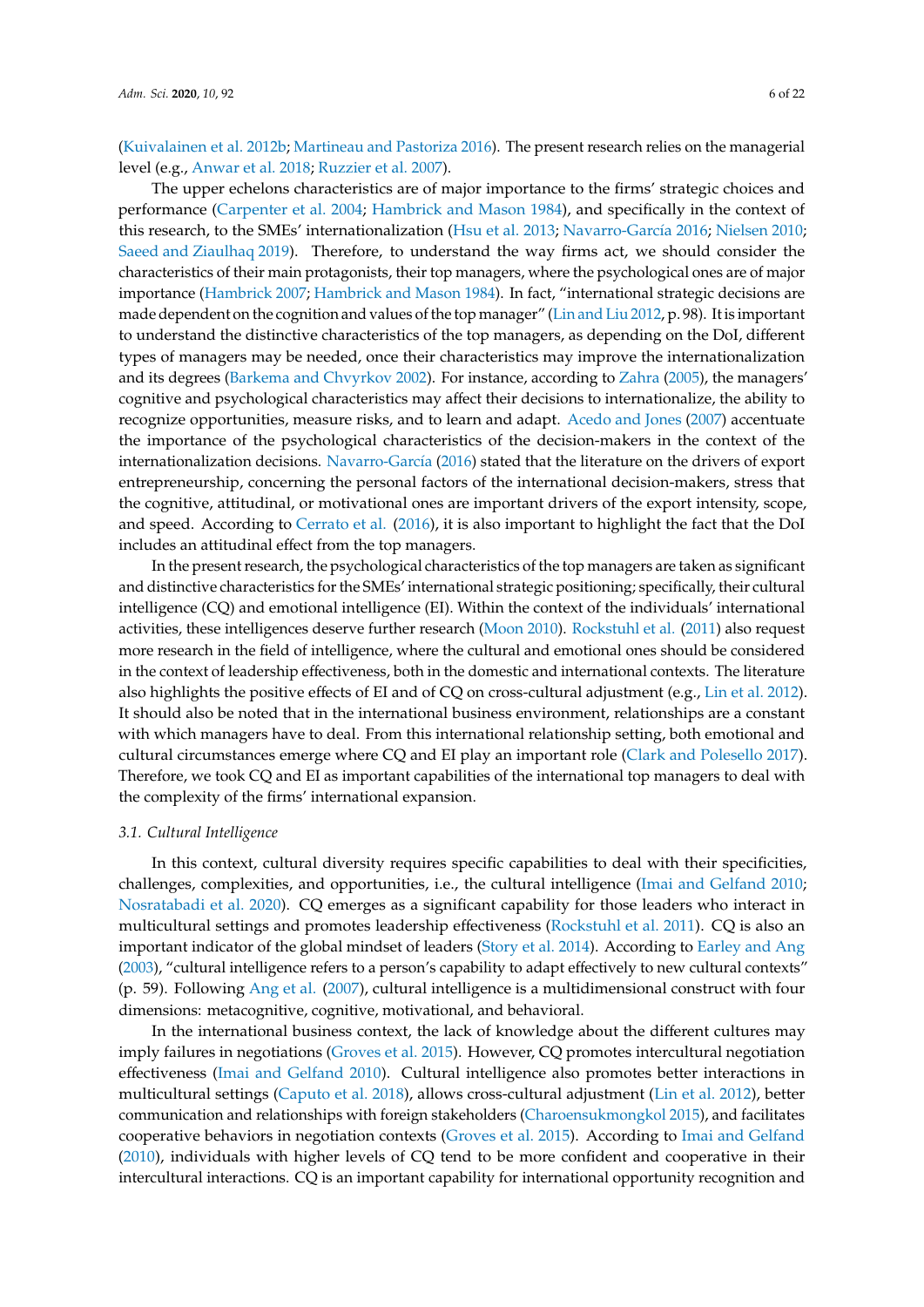individual innovation [\(Lorenz et al.](#page-19-13) [2018\)](#page-19-13). Therefore, the positive role of top managers' CQ in the international business context is widely acknowledged (e.g., [Alon et al.](#page-16-5) [2016;](#page-16-5) [Charoensukmongkol](#page-17-8) [2015;](#page-17-8) [Nosratabadi et al.](#page-20-15) [2020\)](#page-20-15). According to [Earley and Mosakowski](#page-17-9) [\(2004\)](#page-17-9), CQ is a significant and indispensable capability for managers in intercultural environments. Thus, in the international business environments, the higher the CQ of the international top managers the higher the firms' performance [\(Nosratabadi et al.](#page-20-15) [2020\)](#page-20-15).

This intelligence, by metacognitive CQ, allows individuals to draw cognitive strategies and to promote awareness about cultural interactions [\(Ang et al.](#page-16-4) [2007\)](#page-16-4). The cognitive CQ "reflects knowledge of norms, practices, and conventions in different cultures" [\(Ang and Van Dyne](#page-16-6) [2008,](#page-16-6) p. 5), allowing a better preparation to interact with different cultural settings [\(Ang and Van Dyne](#page-16-6) [2008\)](#page-16-6). The motivational CQ allows individuals to direct attention and energy to diverse cultural situations [\(Ang et al.](#page-16-4) [2007\)](#page-16-4). The behavioral CQ empowers the individual to appropriately adapt verbal and nonverbal behaviors in intercultural interactions [\(Ang et al.](#page-16-4) [2007\)](#page-16-4).

Therefore, the top managers with higher levels in this intelligence appear to be more capable to pursue their firms' international activities due to their capabilities to think culturally, to know different cultures, to motivate themselves in diverse intercultural situations, and to act appropriately. These capabilities promote intercultural negotiation effectiveness, better intercultural interactions, facilitates cooperative behaviors in negotiation contexts, and better communications with the stakeholders. Thus, top managers with higher CQ levels should be able to capitalize their actions towards a more intense internationalization and with a higher geographical scope. Consequently, we formulate hypothesis one (H1) as the following:

**Hypothesis 1a (H1a).** *International top managers of firms with high DoI (high levels of international exposure) have higher levels of CQ than the top managers of firms with low DoI (low levels of international exposure).*

**Hypothesis 1b (H1b).** *International top managers of firms with medium DoI (medium levels of international exposure) have higher levels of CQ than the top managers of firms with low DoI (low levels of international exposure).*

**Hypothesis 1c (H1c).** *International top managers of firms with high DoI (high levels of international exposure) have higher levels of CQ than the top managers of firms with medium DoI (medium levels of international exposure).*

## *3.2. Emotional Intelligence*

Emotional intelligence is an important capability within the business context (e.g., [Ingram et al.](#page-18-12) [2019;](#page-18-12) [Leonidou et al.](#page-19-14) [2019;](#page-19-14) [Wong and Law](#page-21-7) [2002\)](#page-21-7). According to [Clark and Polesello](#page-17-5) [\(2017\)](#page-17-5), "researchers recognize that emotionally intelligent individuals are an essential factor for organizational success" (p. 339). In the present research, emotional intelligence is taken as an important psychological characteristic of the top managers that interact in the international business environments (e.g., [Leonidou et al.](#page-19-14) [2019\)](#page-19-14). Its role has been stated as an important contributor to cross-cultural adjustment (e.g., [Lin et al.](#page-19-12) [2012\)](#page-19-12). Furthermore, those who interact with people from different cultures, by having higher levels of EI, are more capable to express their emotions and to read those of others, and to regulate and to use emotions for a more appropriate way of acting given the cultural differences [\(Lin et al.](#page-19-12) [2012\)](#page-19-12). Thus, EI may influence cross-cultural interactions, allowing higher level EI individuals to adapt to unfamiliar environments [\(Moon](#page-19-3) [2010\)](#page-19-3).

Relationships are in the core of the international business environments [\(Johanson and Vahlne](#page-18-13) [2009\)](#page-18-13). It should also be noted that the multicultural environments entail diverse challenges and difficulties, for instance, of cultural, social, and communicational adjustment [\(Lin et al.](#page-19-12) [2012\)](#page-19-12). Therefore, top mangers' EI appears to be of utmost importance to perform better within their relationships and with the emotional spectrum that these dynamics imply. As referred, multicultural contexts lead to a series of emotional challenges and difficulties that arise from the personal contact with other people, institutions etc. In this line, to improve the performance when top managers execute their international activities, we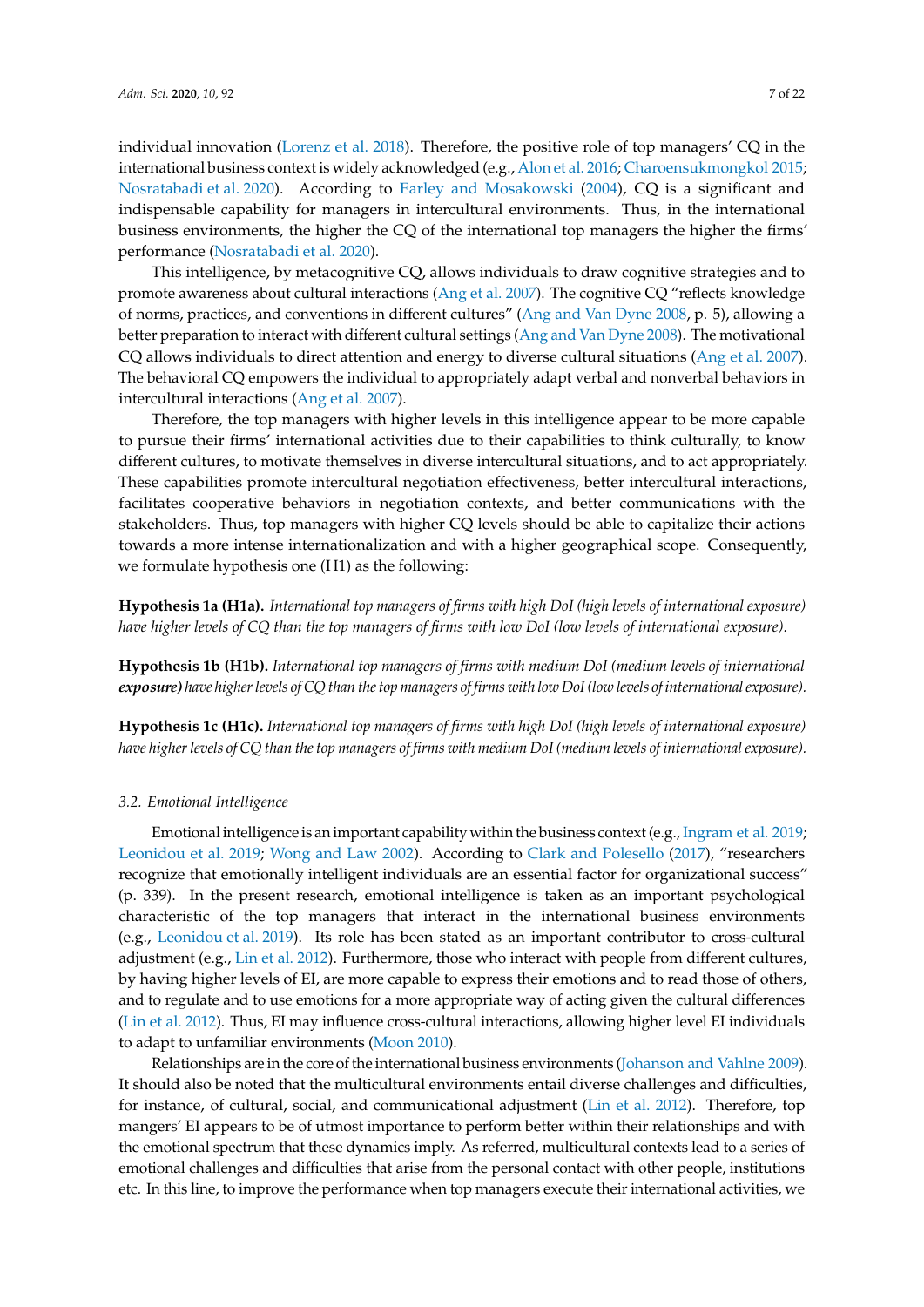highlight a set of positive effects with which EI has been linked. EI comprises key capabilities for flexible and creative problem solving [\(Salovey and Mayer](#page-20-16) [1990\)](#page-20-16), interpersonal relations [\(Pradhan et al.](#page-20-17) [2016\)](#page-20-17) and life satisfaction [\(Law et al.](#page-19-15) [2004\)](#page-19-15), motivational communications [\(Mayer et al.](#page-19-16) [2004\)](#page-19-16), job performance [\(Law et al.](#page-19-17) [2008\)](#page-19-17), individual ethics and ethics and success perceptions in an international business context [\(Cabral and Carvalho](#page-17-10) [2014\)](#page-17-10), entrepreneurial style and external networking behavior [\(Naud](#page-20-18)é et al. [2014\)](#page-20-18), achieving win-win situations with others, and individual innovation performance [\(Zhang et al.](#page-21-8) [2015\)](#page-21-8). EI is also positively related to entrepreneurial intentions, i.e., the personal interest in creating a new venture [\(Miao et al.](#page-19-18) [2018\)](#page-19-18).

"Emotional intelligence concerns the ability to carry out accurate reasoning about emotions and the ability to use emotions and emotional knowledge to enhance thought" [\(Mayer et al.](#page-19-19) [2008,](#page-19-19) p. 511). As a multidimensional construct, according to [Wong and Law](#page-21-7) [\(2002\)](#page-21-7), EI has four dimensions: self-emotions appraisal, others-emotions appraisal, use of emotion, regulation of emotion. [Salovey and Mayer](#page-20-16) [\(1990\)](#page-20-16) state that emotionally intelligent individuals "understand and express their own emotions, recognize emotions in others, regulate affect, and use moods and emotions to motivate adaptive behaviors" (p. 200). They are also capable to recognize, understand, and respond to the emotions of others, creating empathetic connections and adequate responses to different situations [\(Salovey and Mayer](#page-20-16) [1990\)](#page-20-16).

Therefore, we see EI as an important capability to deal with the emerging emotional challenges from the diverse international contacts and realities. This capability promotes, for instance, better interpersonal relations, job performance, entrepreneurial style, and entrepreneurial intentions. In line with this, the top managers with higher levels of EI, should be more capable to overcome the emotional difficulties within their international negotiations and capitalize their firms towards a more intense and diverse internationalization. Consequently, we formulate hypothesis two (H2) as the following:

**Hypothesis 2a (H2a).** *International top managers of firms with high DoI (high levels of international exposure) have higher levels of EI than the top managers of firms with low DoI (low levels of international exposure).*

**Hypothesis 2b (H2b).** *International top managers of firms with medium DoI (medium levels of international exposure) have higher levels of EI than the top managers of firms with low DoI (low levels of international exposure).*

**Hypothesis 2c (H2c).** *International top managers of firms with high DoI (high levels of international exposure) have higher levels of EI than the top managers of firms with medium DoI (medium levels of international exposure).*

# *3.3. External Networking Behavior: Mediator Variable*

The role of networks in SMEs' internationalization is a relevant and current line of research (cf. [Karami and Tang](#page-18-14) [2019;](#page-18-14) [Morais and Ferreira](#page-19-1) [2020\)](#page-19-1). This is an important subject due to the relational character of the internationalization [\(Johanson and Vahlne](#page-18-13) [2009\)](#page-18-13). Firms' internationalization is embedded with a diversity of relationships, where the networking behavior of the top managers is an important aspect to take into account. In fact, the networking activity is an important promoter to SMEs' internationalization [\(Che Senik et al.](#page-17-11) [2011\)](#page-17-11). We took networking as the "individual behavior aimed at building and cultivating personal relationships" [\(Wolff et al.](#page-21-9) [2011,](#page-21-9) p. 244). These dynamics involve internal and external behaviors to organizations [\(Gibson et al.](#page-18-15) [2014\)](#page-18-15). These interactions with others, and specifically in this research, with others outside the organization [\(McCallum et al.](#page-19-20) [2014\)](#page-19-20), i.e., external networking behavior (ENB), are taken as an important behavior to gather relevant information and recognize important opportunities to facilitates firms' internationalization. Hence, in the present research we considered the decision-makers' ENB. This activity is influenced by individual differences [\(Wolff et al.](#page-21-10) [2008\)](#page-21-10), where the psychological ones are of utmost importance (cf. [Gibson et al.](#page-18-15) [2014\)](#page-18-15). Thus, the top managers' ENB is taken as a mediator between their psychological characteristics and firms' international exposure. For instance, in regard to CQ, this capability allows individuals to be more disposed and prepared to establish quality interactions with others [\(Charoensukmongkol](#page-17-8) [2015\)](#page-17-8). CQ also promotes cross-cultural adjustment (e.g., [Lin et al.](#page-19-12) [2012\)](#page-19-12). In relation to EI, this capability promotes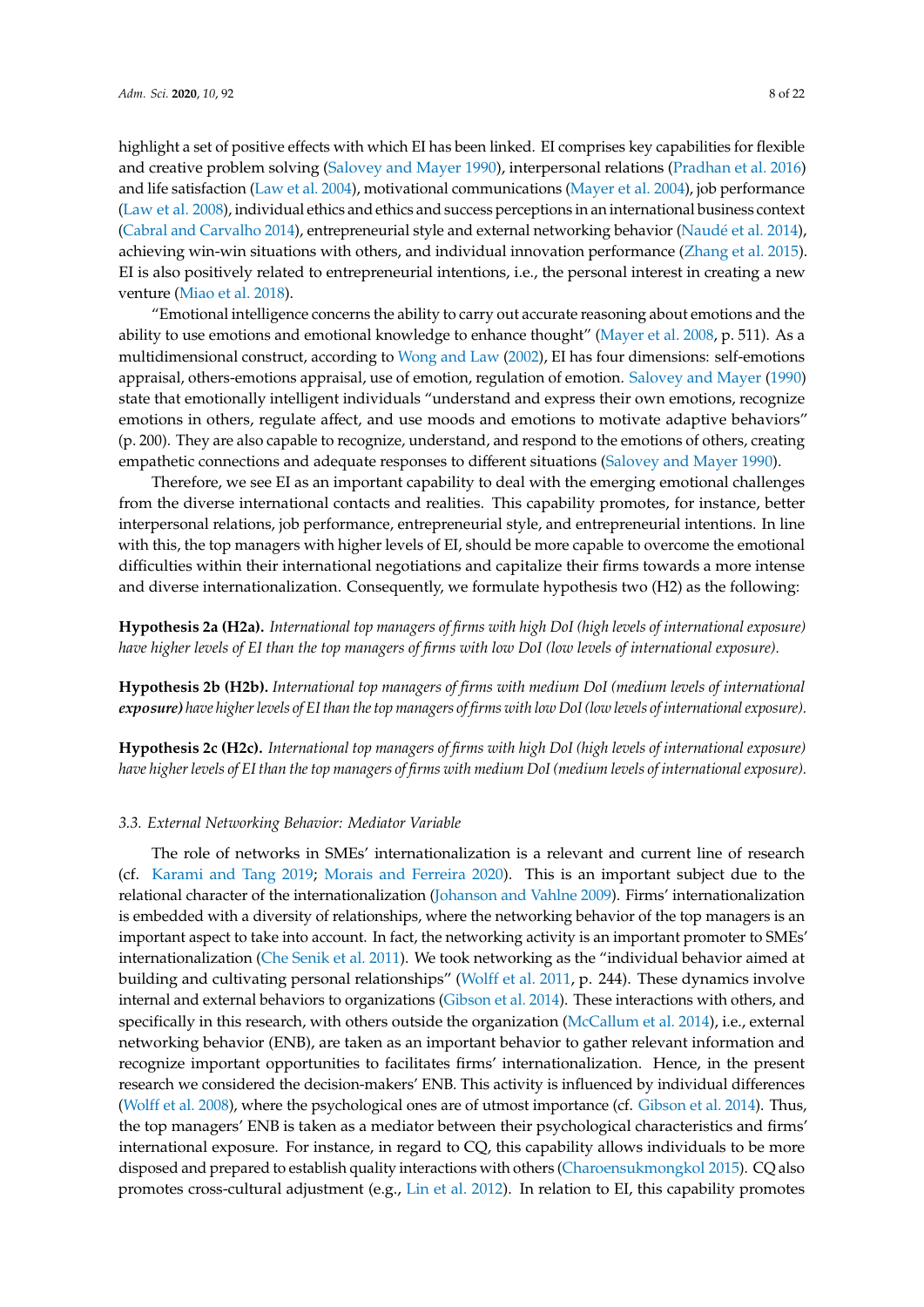better interactions with others [\(Pradhan et al.](#page-20-17) [2016\)](#page-20-17) and a positive influence for the communications and social bonds between the relationships with international actors [\(Leonidou et al.](#page-19-14) [2019\)](#page-19-14). Consequently, we formulate hypothesis three (H3) as the following:

**Hypothesis 3a (H3a).** *International top managers' ENB mediates the relationship between their EI and firms' Hypothermational exposure Properties the relationship between the relationship between the relationship between the relationship between the relationship between the relationship between the relationship between the r* 

**Hypothesis 3b (H3b).** *International top managers' ENB mediates the relationship between their CQ and firms' Hypothermational exposure International exposure ENB mediates the relationship between the relationship between the relationship between the relationship between the relationship between the relationship between the* 

According to our hypotheses (H1 to H3), we present the research model overview in Figure [2.](#page-8-0) According to our hypotheses (H1 to H3), we present the research model overview in Figure 2.

<span id="page-8-0"></span>

**Figure 2.** Research model. **Figure 2.** Research model.

# **4. Research Methodology**

# *4.1. Sample and Procedure*

*4.1. Sample and Procedure*  After data purification, the sample was composed of 307 decision-makers directly responsible for the international activities in Portuguese international SMEs. As admissibility criteria to the study, their positions were requested, and the European Union's definition of SME was followed. Thus, our sample was composed of founders, owners, chief executive officers (CEOs), managers of international activities, international market managers, and commercial managers. In line with other studies, we adopted a multi-industry approach to increase the observed variance and the generalization of the results (e.g., Navarro-García et al. [2016\)](#page-20-6).

In order to test our hypotheses, the sample was obtained from the Portuguese international SMEs listed in the 2019 Amadeus database, Moody's Analytics Company, and from the 2019 aicep Portugal Global—Trade & Investment Agency (AICEP) exporting companies' database, the Portuguese suppliers directory. The list of e-mails was collected and built between January and February 2019.  $\overline{\text{P}}$  i 1 exporting firms were selected taking into consideration that all firms were active, had an e-mail address,  $T_{\rm eff}$  amadeus exporting firms were selected to consider the  $\Lambda$   $\overline{\rm CCD}$  detection that all first were active, had all first weak taking were active, the consideration of  $250$  consideration  $\overline{\rm CCD}$  detections we and a maximum of 250 employees. Concerning the AICEP database, we sent the online survey to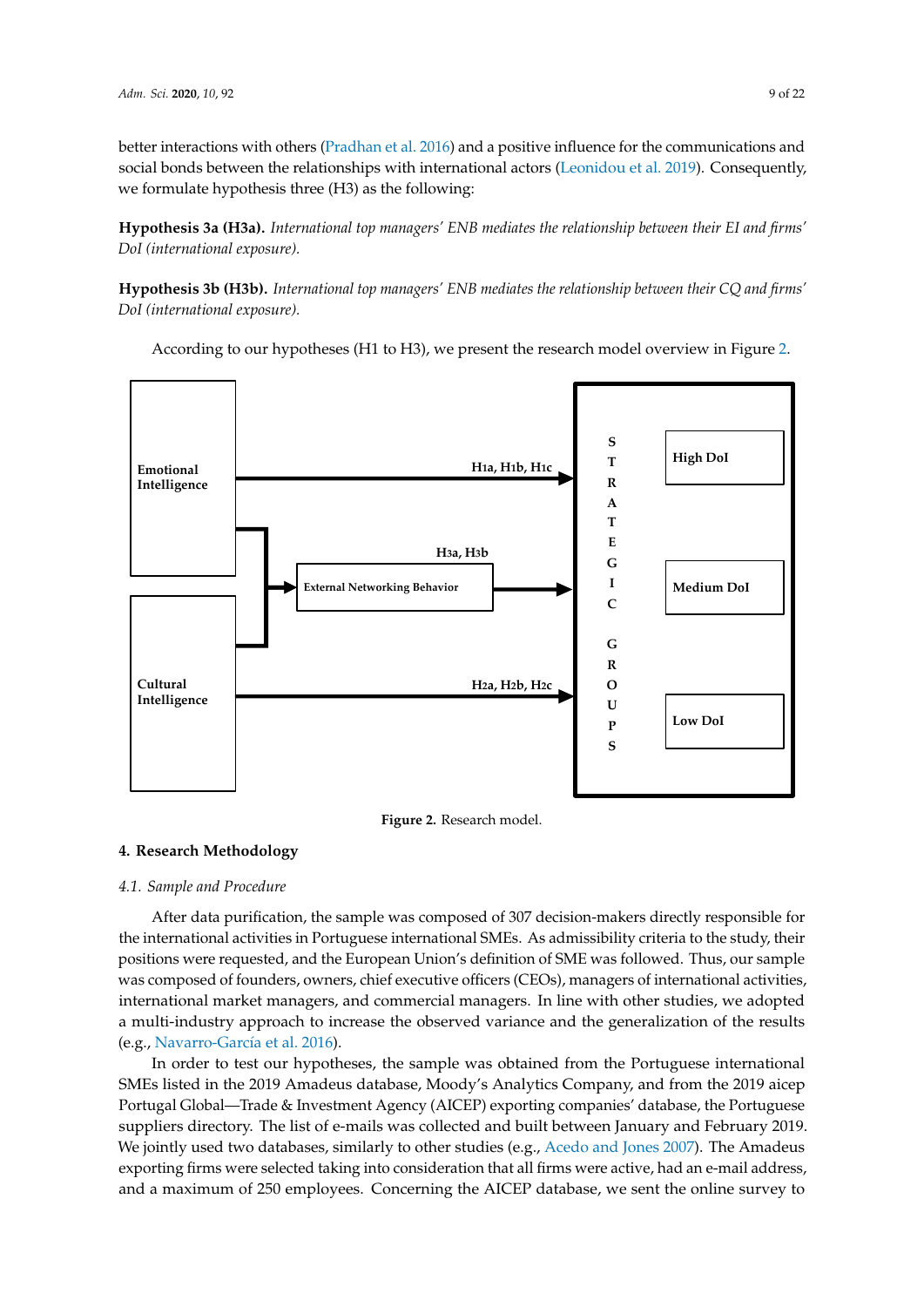all the remaining firms after the elimination of those whose e-mail addresses were already in the Amadeus database.

In relation to the sample of the present research, it is important to ensure its randomness and representativeness. Regarding the randomness of the procedure to obtain the sample (contact by e-mail), we carried out a runs test (e.g., [Bujang and Sapri](#page-17-12) [2018\)](#page-17-12) for the variables included in the study, and the hypotheses that stated the randomness of the sample were not rejected. With regard to the representativeness of the sample in relation to the population of Portuguese SMEs, for the most relevant attribute (the European classification in micro, small, and medium-sized enterprises), the chi-square test was performed (e.g., [Shaver et al.](#page-21-11) [2019\)](#page-21-11) on the quality of fit of the sample to the population. The hypothesis that the distribution of frequencies in the sample follows the distribution of probability associated to the population was not rejected. Taking these results into account, it was possible to continue the study while maintaining the intention for the generalization of the results.

The survey, sent by e-mail, was the data collection instrument, which was directed to the international top managers from 2–30 April 2019. It was pretested with a panel of 10 individuals representing managers working in internationalized enterprises to verify, amongst others, the conformity of the survey, its answering time, the meaning of the items, and the filling instructions. Minor changes were made, given that their feedback did not reveal any particular problems. Due to the fact that the sample was constituted of native Portuguese speakers, some scales were translated from English to Portuguese. Thus, we used the translation/back-translation procedure of [Behling and Law](#page-17-13) [\(2000\)](#page-17-13) to translate the ENB and the social desirability (SD) scales. This research uses self-reported measures that may lead to socially desirable responses [\(Carvalho et al.](#page-17-14) [2016\)](#page-17-14). Therefore, we used the social desirability to control for those effects. The age and gender of the respondents were also variables with potential effects on the intelligences (e.g., [Gunkel et al.](#page-18-16) [2014;](#page-18-16) [Mayer et al.](#page-19-19) [2008\)](#page-19-19) and networking behavior [\(Wolff et al.](#page-21-10) [2008\)](#page-21-10). We controlled for firms' age as it may represent firms' business experience and influence the internationalization strategy [\(Cerrato et al.](#page-17-3) [2016\)](#page-17-3). We also controlled for the firms' industry effect given its implications when they approach the international markets [\(Cavusgil and Zou](#page-17-15) [1994\)](#page-17-15).

Due to the single respondent self-report nature in this research, we took measures to control the common method bias [\(Podsako](#page-20-19)ff et al. [2003\)](#page-20-19). Therefore, the potential problem of the social desirability response tendency and the existence of ambiguous and complex items were taken into consideration. The confidentiality of the responses was assured, and we appealed to honest responses and emphasized the non-existence of right or wrong answers.

#### *4.2. Measurement*

#### 4.2.1. Firms' International Exposure: Degree of Internationalization/Dependent Variable

International SMEs are assumed as being predominantly exporting firms rather than foreign investing firms [\(Hosseini et al.](#page-18-7) [2018\)](#page-18-7). Therefore, despite other modes, for SMEs, exports are the major entry mode in the international markets [\(Morais and Ferreira](#page-19-1) [2020\)](#page-19-1). However, in order to capture the true scale of internationalization, the international sales are a better indicator than the value of exports alone [\(Contractor et al.](#page-17-16) [2007;](#page-17-16) [Denicolai et al.](#page-17-17) [2014\)](#page-17-17). In fact, when firms operate internationally, the sales may emerge from exports as well from their affiliates [\(Denicolai et al.](#page-17-17) [2014\)](#page-17-17). FSTS is the indicator to be considered [\(Contractor et al.](#page-17-16) [2007\)](#page-17-16) given that "it includes sales of foreign subsidiaries and exportation" [\(Ferraris et al.](#page-18-17) [2016,](#page-18-17) p. 368). Indeed, the FSTS is undoubtedly an indicator par excellence of the DoI (cf. [Sullivan](#page-21-3) [1994\)](#page-21-3) and of the scale of internationalization respectively [\(Cerrato and Fernhaber](#page-17-0) [2018;](#page-17-0) [Kuivalainen et al.](#page-19-5) [2012a\)](#page-19-5). Thus, to define the firms' DoI, we used the accepted criterion of 25% of foreign sales. Despite being a non-consensual cut-off [\(Kuivalainen et al.](#page-19-4) [2012b\)](#page-19-4), we took the FSTS value of 25% or more as indicative of an intense and not sporadic internationalization [\(Kuivalainen et al.](#page-19-5) [2012a\)](#page-19-5). This is a widely used criterion for the scale of the born-global pattern (e.g., [Gerschewski et al.](#page-18-18) [2015;](#page-18-18) [Knight and Cavusgil](#page-18-19) [2004\)](#page-18-19).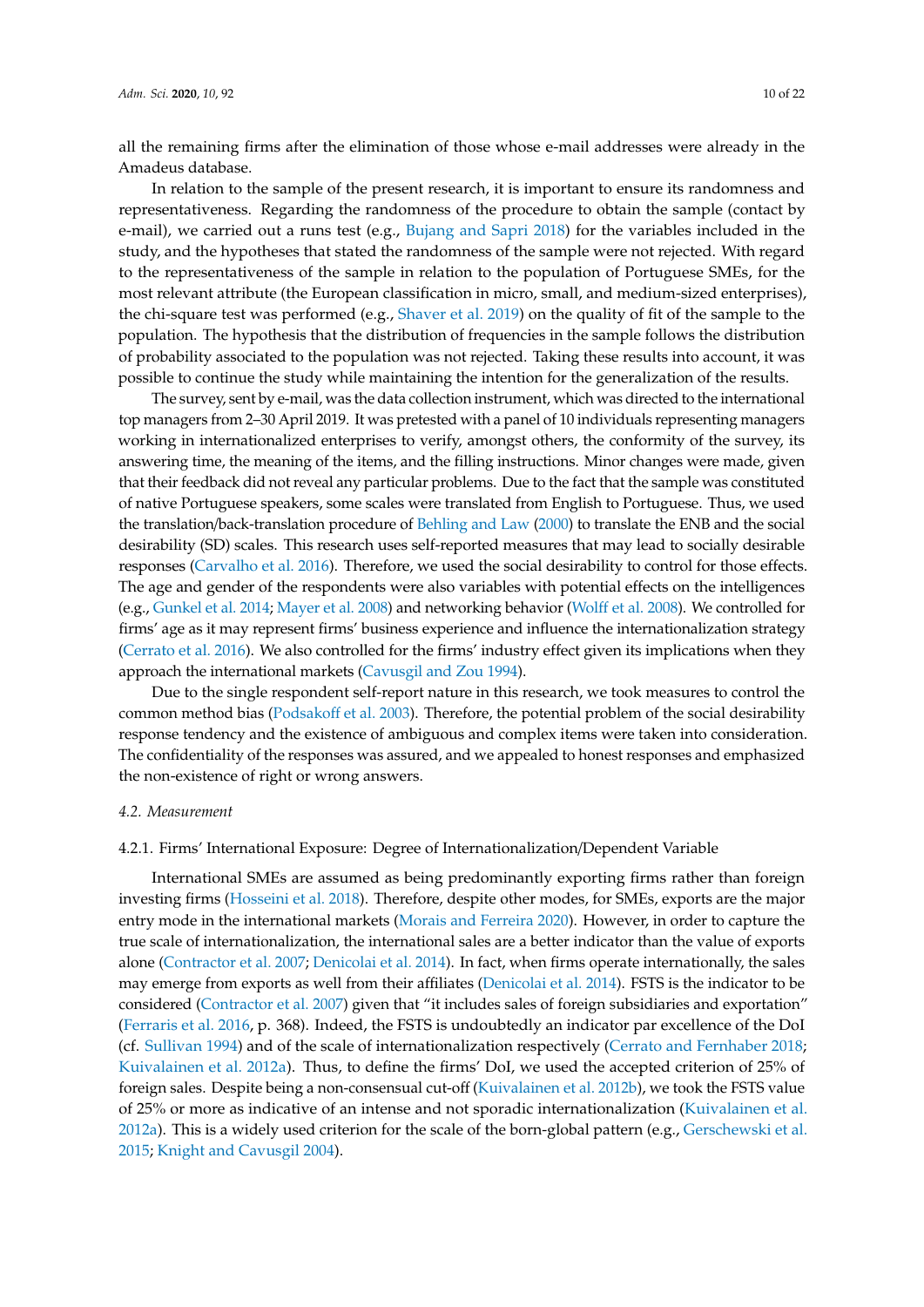To assess the scope dimension of internationalization, we used the number of countries along with the number of regions in which firms generated international sales. Somewhat similar, to assess the market dimension of internationalization, [Ruzzier et al.](#page-20-13) [\(2007\)](#page-20-13) used the number of countries and the regional geographic dispersion where firms sell their products. Therefore, to measure the scope, based on [Kuivalainen et al.](#page-19-5) [\(2012a\)](#page-19-5), we compared the number of markets where the firm is present with the number of neighboring countries. As a criterion, a firm with a higher scope should have more markets (at least plus one) than the number of neighboring countries of its home country. However, Portugal is a country with a single land border with Spain and is part of the European Union. Thus, the consideration of the value one as a criterion would most likely be reductive of the international SMEs' strategic positioning. Therefore, due to the fact that the present research is in Portugal, being part of the European Union, we took into account a reference number (four countries) based on the average land borders of all the members. In this line, we took the following criterion—a firm with a high DoI should exhibit its international presence in at least five countries or more. This metric is also used in other studies in Europe (e.g., [Kontinen and Ojala](#page-18-20) [2012;](#page-18-20) [Kuivalainen et al.](#page-19-5) [2012a\)](#page-19-5). Together, we also took into account the regional blocs following a study in the European context (cf. [Cerrato et al.](#page-17-3) [2016\)](#page-17-3). Thus, we used six regions: "(1) European Union countries; (2) other European countries (including Russia and Turkey); (3) North America; (4) Central and South America; (5) Asia; (6) Africa and Australia" [\(Cerrato et al.](#page-17-3) [2016,](#page-17-3) pp. 289–90). To assess and distinguish between the different DoI, concerning the regional blocs, we took two regions or more to a wider scope criteria. This was the assumed cut-off to the Portuguese SMEs due to the strong effort that the national economic reality imposes to firms that intend to expand internationally in a higher degree. However, it should be noted that in the literature some inconsistencies exist surrounding the scope dimension of internationalization. For instance, "the question of what number of markets served qualifies a firm as a proper BG remains" [\(Kuivalainen et al.](#page-19-5) [2012a,](#page-19-5) p. 375). Therefore, the considered criteria for a high DoI are—firms that generate their international sales in five or more countries within two or more regional blocs are taken as firms with a diversification strategy and with a wide geographical scope, respectively.

Taking the above into account, as pointed out by [Cerrato and Fernhaber](#page-17-0) [\(2018\)](#page-17-0), to define the firms' DoI we applied a theory-driven approach relying on the thresholds of the scale and scope. Therefore, as a categorical variable, we defined three different DoI. A firm with a high DoI must meet: 25% or more in FSTS, present in five countries or more, and simultaneously in two regional blocs or more. A firm with a low DoI has not yet reached 25% in FSTS. A firm with a medium DoI has reached 25% in FSTS and with multiple behaviors concerning the geographical scope.

#### 4.2.2. Independent Variables

In the case of CQ, we used the translation to Portuguese by [Sousa et al.](#page-21-12) [\(2015\)](#page-21-12) of the self-report Cultural Intelligence Scale (CQS) developed by [Ang et al.](#page-16-4) [\(2007\)](#page-16-4). This scale assesses four CQ dimensions: metacognitive, cognitive, motivational, and behavioral [\(Ang et al.](#page-16-4) [2007\)](#page-16-4). To measure EI, we used the translation by [Rodrigues et al.](#page-20-20) [\(2011\)](#page-20-20) of the self-report scale developed by [Wong and Law](#page-21-7) [\(2002\)](#page-21-7), the Wong and Law Emotional Intelligence Scale (WLEIS). This scale evaluates the four dimensions of EI: self-emotions appraisal, others-emotions appraisal, use of emotion, and regulation of emotion [\(Law et al.](#page-19-15) [2004\)](#page-19-15).

# 4.2.3. Mediator Variable

According to Wolff and Moser (2009), the article "Entwicklung und Validierung einer Networkingskala (Development and validation of a networking scale)" published by Wolff and Moser in the journal *Diagnostica* in 2006, developed a 44-item German measure of networking. That scale distinguishes between internal and external networking behaviors with twenty-two items each [\(Wolff et al.](#page-21-9) [2011\)](#page-21-9). From the original scale, we used the nine items in [Naud](#page-20-18)é et al. [\(2014\)](#page-20-18) and adapted the scale to assess the external networking behavior (ENB) of the top managers.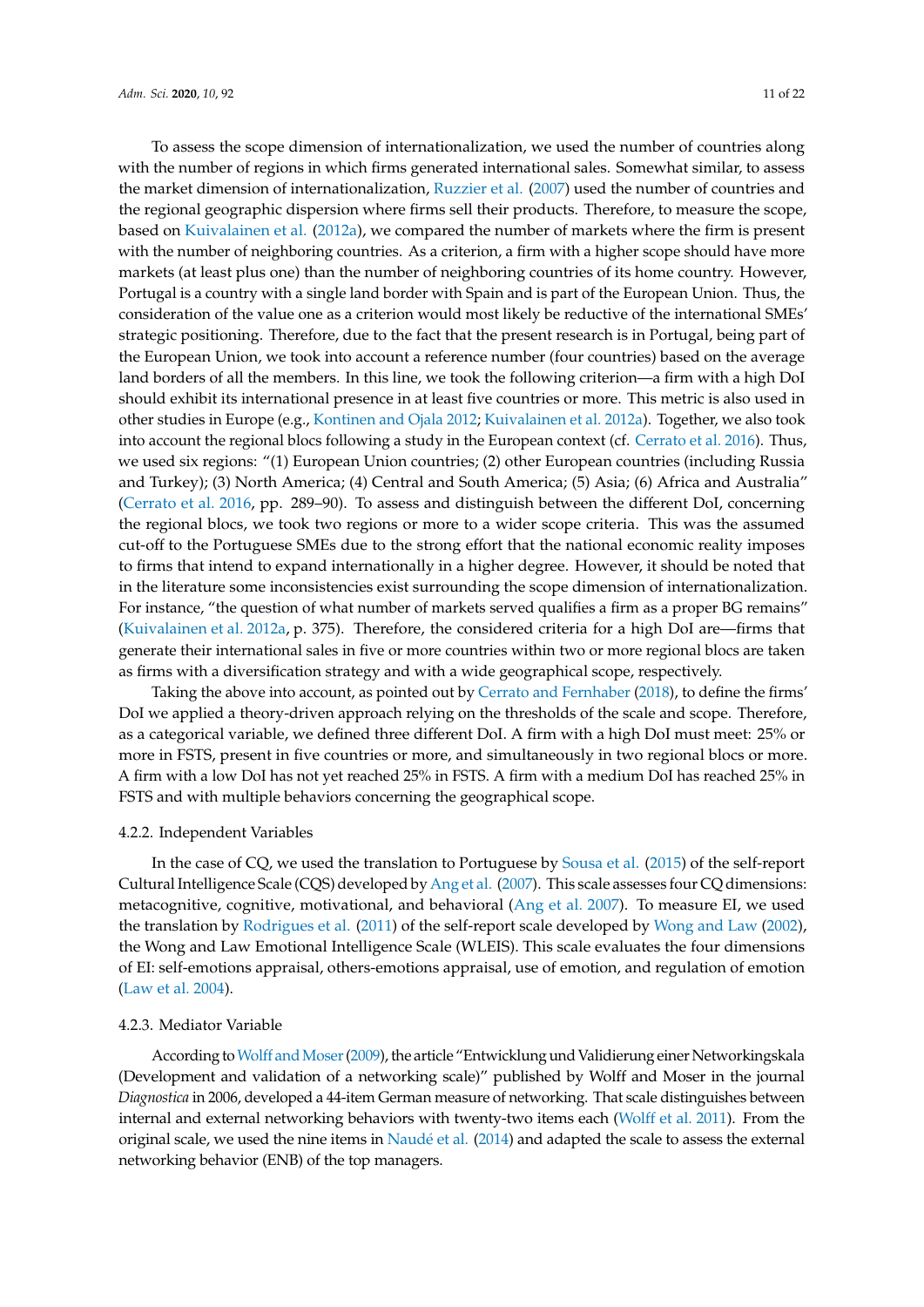This construct, as well as CQ and EI, were measured on a 5-point Likert scale response format ranging from  $1 =$  strongly disagree to  $5 =$  strongly agree.

## 4.2.4. Control Variables

To assess social desirability (SD), we translated from English to Portuguese the scale of [Reynolds](#page-20-21) [\(1982\)](#page-20-21) Form C. It was also measured on the mentioned 5-point Likert scale response format. The age of the respondents was taken into account. It may influence the level of the intelligences, e.g., EI increases with age [\(Mayer et al.](#page-19-21) [1999\)](#page-19-21). We used gender as a control variable  $(1 = male and 0 = female)$ . It may also influence the studied intelligences (e.g., [Ang et al.](#page-16-4) [2007\)](#page-16-4). We controlled for firms' age with the number of years of activity since their creation (e.g., [Cerrato et al.](#page-17-3) [2016\)](#page-17-3). We controlled for the industry effect with dummy variables concerning the industry sectors, that following [Gerschewski and Xiao](#page-18-21) [\(2015\)](#page-18-21) are: other, e.g., agriculture, fishing, and forestry (Sector I); manufacturing (Sector II); services (Sector III). To represent these sectors, we used two binary variables: binary variable 1 (BV1) with the codification (1 and 0) for sector II; binary variable 2 (BV2) with the codification (0 and 1) for sector III. Sector I took the codification (0 and 0).

# **5. Results**

Following [Podsako](#page-20-19)ff et al. [\(2003\)](#page-20-19), the Harman's single factor test was performed, and the result suggests that common method bias is not a major concern. Concerning the industrial sectors, we observed in our sample that: sector I (other, e.g., agriculture =  $4.23\%$ ); sector II (manufacturing = 53.42%); sector III (services = 42.35%). In regard to the occupied position in the firm, we observed that 46.9% were founders and owners, 21.8% were CEOs, 13.7% commercial managers, 13% managers of international activities, and 4.6% international market managers.

# *5.1. Exploratory Factor Analysis*

An exploratory factor analysis was conducted to CQ, EI, ENB, and SD following the procedures of [Field](#page-18-22) [\(2009\)](#page-18-22). The results attested the original factorial structure of the EI scale and of the CQ scale despite the elimination of one item in the CQ motivational dimension. Regarding the ENB nine-item scale, we retained the three factors structure with slight differences from the original one. Concerning SD, no unidimensional structure emerged. However, the true and false dimensions may be expected. After the factorial structure purification, the two factors in a total of eight items were found. Therefore, to perform our subsequent analysis, to CQ, EI, ENB, and SD, the total scale mean scores were calculated.

#### *5.2. Hypotheses Testing*

The DoI has three categories (low DoI, medium DoI, high DoI). Following [Field](#page-18-22) [\(2009\)](#page-18-22), we tested the hypotheses using a multinomial logistic regression analysis with DoI as the dependent categorical variable, as shown in Table [1.](#page-12-0) In Table [1,](#page-12-0) the first two columns report the results of the hypotheses testing with the reference category low DoI. Furthermore, we intended to test the relationship regarding the high DoI with the reference category Medium DoI. Thus, the result regarding this relationship appears in the third column.

Our final model is significant (model  $\chi^2$  (18) = 41.418), revealing a better fit than the baseline model. According to the Pearson ( $p = 0.295$ ) and deviance ( $p = 0.170$ ) statistics, the model is a good fit of the data (both  $p > 0.05$ ). The  $R^2 = 0.126$  (Cox and Snell);  $R^2 = 0.142$  (Nagelkerke);  $R^2 = 0.062$ (McFadden).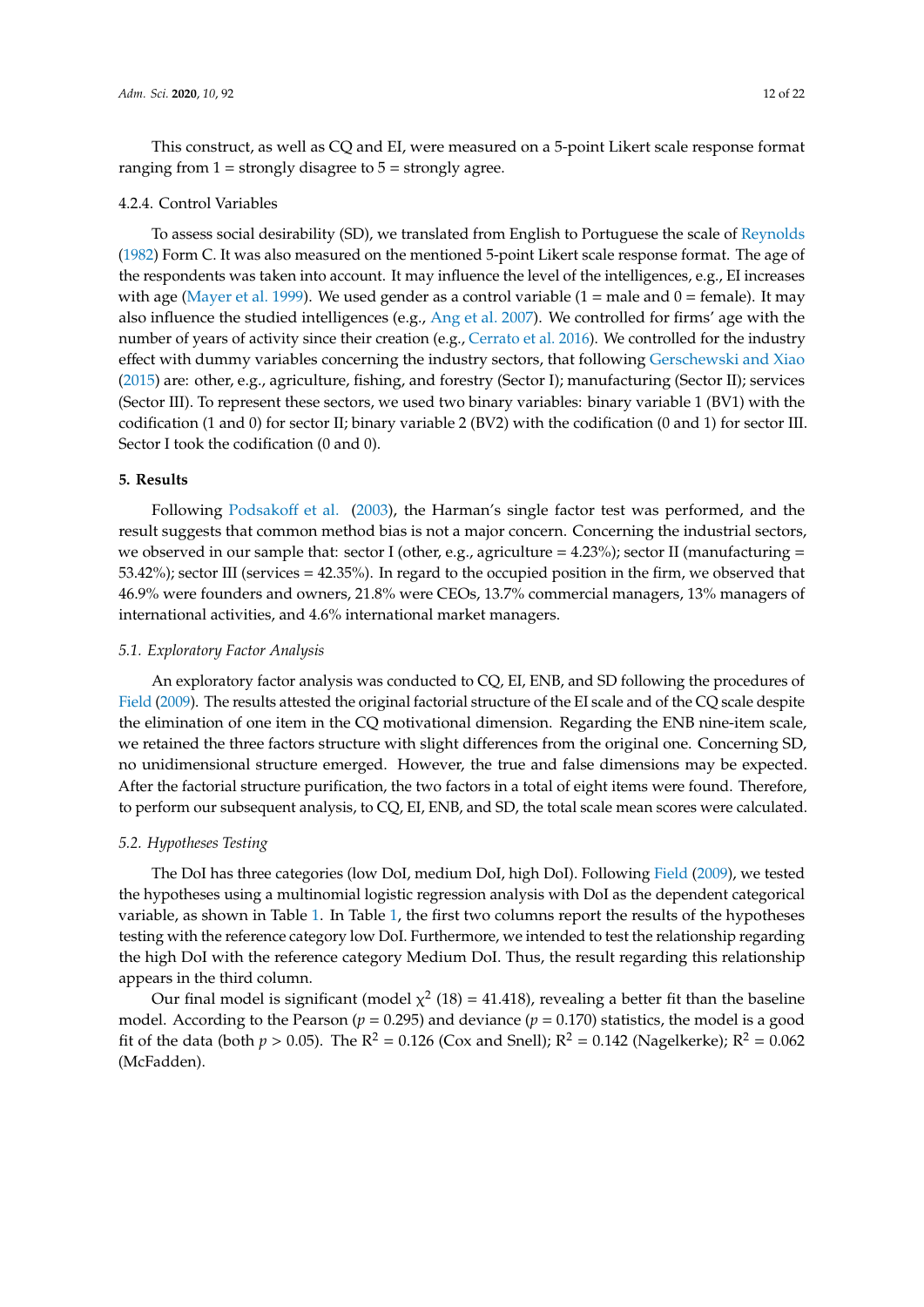<span id="page-12-0"></span>

|                |        |       |        |                             |        |       |        | Reference Category: Medium DoI |       |       |        |
|----------------|--------|-------|--------|-----------------------------|--------|-------|--------|--------------------------------|-------|-------|--------|
| Medium DoI     |        |       |        | High DoI                    |        |       |        | <b>High DoI</b>                |       |       |        |
| B              | Wald   | Sig.  | Exp(B) | B                           | Wald   | Sig.  | Exp(B) | В                              | Wald  | Sig.  | Exp(B) |
| 1.075          | 0.293  | 0.588 |        | $-3.832$                    | 3.597  | 0.058 |        | $-4.907$                       | 7.020 | 0.008 |        |
| 0.204          | 0.202  | 0.653 | 1.227  | 1.527                       | 10.480 | 0.001 | 4.605  | 1.323                          | 9.946 | 0.002 | 3.755  |
| $-0.202$       | 0.175  | 0.675 | 0.817  | $-0.309$                    | 0.384  | 0.536 | 0.734  | $-0.107$                       | 0.058 | 0.809 | 0.898  |
| $-0.247$       | 0.661  | 0.416 | 0.781  | $-0.600$                    | 4.014  | 0.045 | 0.549  | $-0.353$                       | 1.726 | 0.189 | 0.703  |
| $-0.085$       | 0.067  | 0.796 | 0.919  | 0.004                       | 0.000  | 0.991 | 1.004  | 0.089                          | 0.090 | 0.765 | 1.093  |
| 0.027          | 3.270  | 0.071 | 1.027  | 0.039                       | 6.511  | 0.011 | 1.039  | 0.012                          | 0.731 | 0.393 | 1.012  |
| $-0.030$       | 11.105 | 0.001 | 0.971  | $-0.022$                    | 6.619  | 0.010 | 0.979  | 0.008                          | 0.816 | 0.366 | 1.008  |
| 0.465          | 1.716  | 0.190 | 1.593  | 0.497                       | 1.905  | 0.168 | 1.644  | 0.032                          | 0.010 | 0.920 | 1.032  |
| 0 <sup>a</sup> |        |       |        | 0 <sup>a</sup>              |        |       |        | 0 <sup>a</sup>                 |       |       |        |
| $-0.516$       | 0.399  | 0.527 | 0.597  | $-0.086$                    | 0.013  | 0.911 | 0.917  | 0.430                          | 0.382 | 0.536 | 1.537  |
| 0 <sup>a</sup> |        |       |        | 0 <sup>a</sup>              |        |       |        | 0 <sup>a</sup>                 |       |       |        |
| $-0.067$       | 0.007  | 0.935 | 0.935  | 0.577                       | 0.554  | 0.457 | 1.781  | 0.644                          | 0.837 | 0.360 | 1.904  |
| 0 <sup>a</sup> |        |       |        | 0 <sup>a</sup>              |        |       |        | 0 <sup>a</sup>                 |       |       |        |
|                |        |       |        | Reference Category: Low DoI |        |       |        | Reference Category: Low DoI    |       |       |        |

**Table 1.** Multinomial logistic regression analysis.

<sup>a</sup> This parameter is set to zero because it is redundant.

According to the results, whether the top manager was culturally intelligent significantly predicted whether the DoI of the firm is high or low,  $b = 1.527$ , Wald  $\chi^2$  (1) = 10.480,  $p < 0.01$ . According to the odds ratio, as top managers are one more unit culturally intelligent, the change in the odds ratio of a firm having a high DoI is 4.608. Therefore, a firm is more likely to have a high DoI than a low DoI if the top manager is culturally intelligent. H1a is supported. The hypothesis H1b stated that the international top managers of firms with medium DoI have higher levels of CQ than the top managers of firms with low DoI. The results show that the hypothesis is not supported with  $b = 0.204$ , Wald  $\chi^2$  $(1) = 0.202$ ,  $p = 0.653$ . Concerning the hypothesis H1c, a firm is more likely to have a high DoI than a medium DoI if the top manager is culturally intelligent ( $b = 1.323$ , Wald  $\chi^2$  (1) = 9.946,  $p < 0.01$ ). The hypothesis is supported.

In order to perform our multinomial logistic regression, the following equation was applied:

$$
P(Yi) = \frac{1}{1 + e^{-(b0 + b1 X1 + b2 X2 + b3 X3 + b4 X4 + b5 X5 + b6 X6 + b7 X7 + b8 X8 + b9 X9)}}(1)
$$

*P(Yi)* is the probability of *Y* occurring for the *i*th firm. In this research, it is the probability of a firm belonging to a certain DoI;

## $b_0$ : intercept

 $b_1 \ldots b_9$ : parameter of each predictor variable; *X*1*<sup>i</sup>* : cultural intelligence of the top manager in firm *i*; *X*2*<sup>i</sup>* : emotional intelligence of the top manager in firm *i*; *X*3*<sup>i</sup>* : external networking behavior of the top manager in firm *i*; *X*4*<sup>i</sup>* : social desirability of the top manager in firm *i*; *X*5*<sup>i</sup>* : top manager's age in firm *i*; *X*6*<sup>i</sup>* : firm's age for firm *i*; *X*7*<sup>i</sup>* : gender of the top manager in firm *i*; *X*8*<sup>i</sup>* : binary variable 1 for firm *i*; *X*9*<sup>i</sup>* : binary variable 2 for firm *i*; With  $i = 1, \ldots, 307$ .

Contrary to our expectations, according to the results as shown in Table [1,](#page-12-0) the hypotheses concerning EI (H2a–H2c) are not supported. EI did not emerge statistically significant.

In relation to the hypotheses H3a and H3b, following [Baron and Kenny'](#page-17-18)s [\(1986\)](#page-17-18) mediation guidelines, the ENB did not mediate the relationships between the two intelligences and the firms' DoI. To perform this test, according to [Baron and Kenny](#page-17-18) [\(1986\)](#page-17-18), three criteria must be met. First,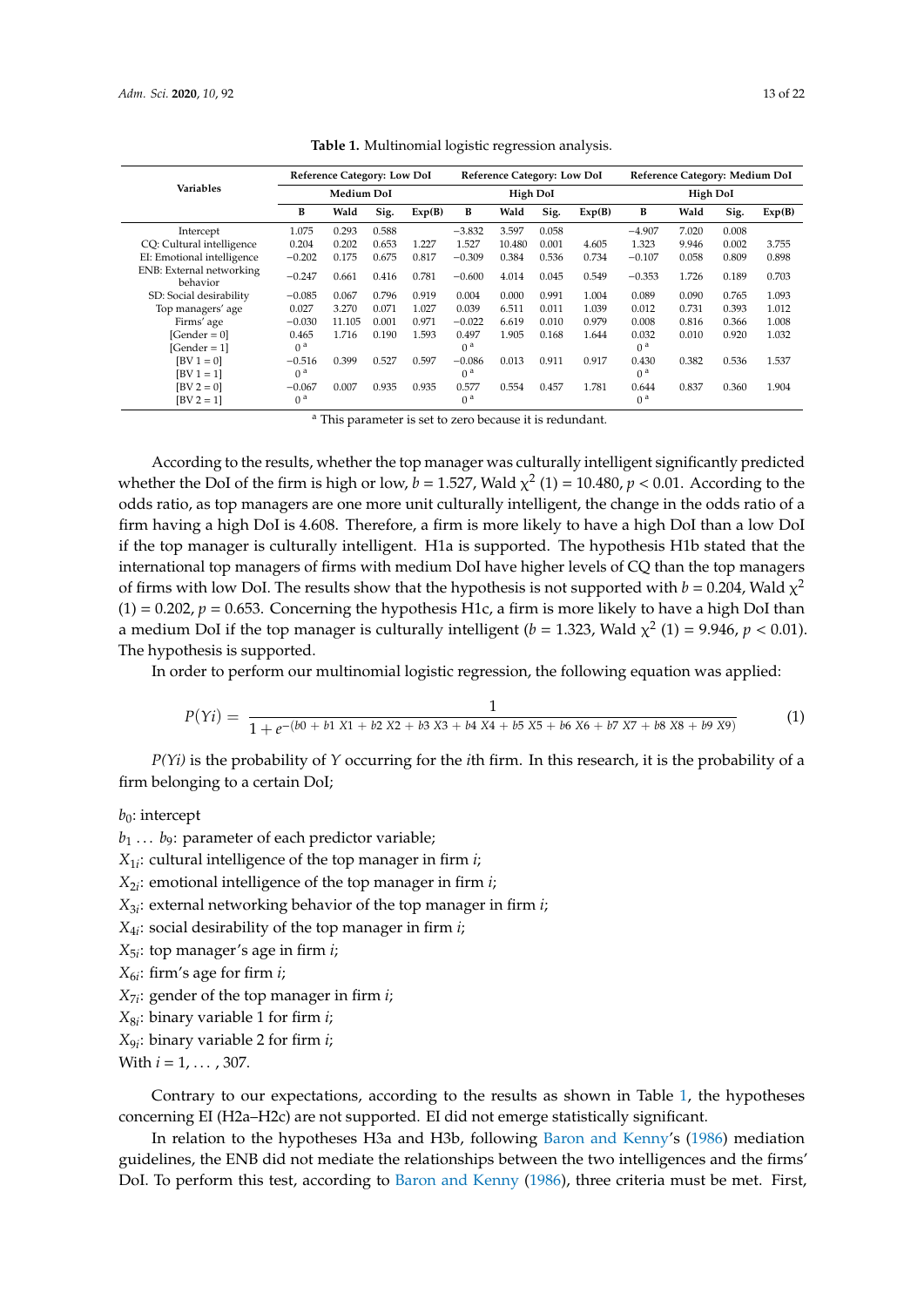the independent variable must affect the mediator. Second, the independent variable must affect the dependent variable. Third, the mediator must affect the dependent variable. Afterwards, to verify the mediation effect, the effect of the independent variable on the dependent one must be less or even nonexistent after the control of the mediator in the last step [\(Baron and Kenny](#page-17-18) [1986\)](#page-17-18).

Regarding the first criterion, after running a linear regression analysis with all the control variables and the independent ones, the two intelligences significantly affected the mediator variable external networking behavior: cultural intelligence ( $\beta = 0.257$ , t (298) = 4.066,  $p < 0.001$ ) and emotional intelligence ( $β = 0.219$ , t (298) = 3.090,  $p < 0.05$ ).

To perform this analysis, we applied the following linear regression equation:

$$
ENB_i = b_0 + b_1 X_{1i} + b_2 X_{2i} + b_3 X_{3i} + b_4 X_{4i} + b_5 X_{5i} + b_6 X_{6i} + b_7 X_{7i} + b_8 X_{8i}
$$
 (2)

*b*<sub>0</sub>: intercept

*b*<sub>1</sub> . . . *b*<sub>8</sub>: parameter of each predictor variable; *X*1*<sup>i</sup>* : cultural intelligence of the top manager in firm *i*; *X*2*<sup>i</sup>* : emotional intelligence of the top manager in firm *i*; *X*3*<sup>i</sup>* : social desirability of the top manager in firm *i*; *X*4*<sup>i</sup>* : top manager's age in firm *i*; *X*5*<sup>i</sup>* : firm's age for firm *i*; *X*6*<sup>i</sup>* : gender of the top manager in firm *i*; *X*7*<sup>i</sup>* : binary variable 1 for firm *i*; *X*8*<sup>i</sup>* : binary variable 2 for firm *i*.

With  $i = 1, \ldots, 307$ .

Regarding the second criterion, according to our results as shown in Table [2,](#page-13-0) only cultural intelligence affected the dependent variable.

<span id="page-13-0"></span>

|                               | <b>Reference Category: Low DoI</b> |        |       |        | Reference Category: Low DoI |       |       |        | Reference Category: Medium DoI |       |       |        |
|-------------------------------|------------------------------------|--------|-------|--------|-----------------------------|-------|-------|--------|--------------------------------|-------|-------|--------|
| <b>Variables</b>              | Medium DoI                         |        |       |        | <b>High DoI</b>             |       |       |        | <b>High DoI</b>                |       |       |        |
|                               | B                                  | Wald   | Sig.  | Exp(B) | В                           | Wald  | Sig.  | Exp(B) | В                              | Wald  | Sig.  | Exp(B) |
| Intercept                     | 0.650                              | 0.114  | 0.735 |        | $-4.873$                    | 6.279 | 0.012 |        | $-5.524$                       | 9.468 | 0.002 |        |
| CO: Cultural<br>intelligence  | 0.092                              | 0.045  | 0.831 | 1.096  | 1.291                       | 8.255 | 0.004 | 3.637  | 1.199                          | 8.733 | 0.003 | 3.318  |
| EI: Emotional<br>intelligence | $-0.262$                           | 0.303  | 0.582 | 0.769  | $-0.470$                    | 0.926 | 0.336 | 0.625  | $-0.208$                       | 0.231 | 0.631 | 0.812  |
| SD: Social desirability       | $-0.054$                           | 0.027  | 0.869 | 0.947  | 0.079                       | 0.057 | 0.811 | 1.082  | 0.133                          | 0.206 | 0.650 | 1.142  |
| Top managers' age             | 0.027                              | 3.222  | 0.073 | 1.027  | 0.038                       | 6.354 | 0.012 | 1.039  | 0.011                          | 0.672 | 0.412 | 1.011  |
| Firms' age                    | $-0.029$                           | 10.778 | 0.001 | 0.972  | $-0.019$                    | 5.535 | 0.019 | 0.981  | 0.010                          | 1.189 | 0.276 | 1.010  |
| [Gender = 0]                  | 0.467                              | 1.731  | 0.188 | 1.596  | 0.494                       | 1.906 | 0.167 | 1.639  | 0.027                          | 0.007 | 0.931 | 1.027  |
| [Gender = 1]                  | 0 <sup>a</sup>                     |        |       |        | 0 <sup>a</sup>              |       |       |        | 0 <sup>a</sup>                 |       |       |        |
| $[BV 1 = 0]$                  | $-0.457$                           | 0.312  | 0.577 | 0.633  | 0.028                       | 0.001 | 0.971 | 1.028  | 0.485                          | 0.497 | 0.481 | 1.625  |
| $[BV 1 = 1]$                  | 0 <sup>a</sup>                     |        |       |        | 0 <sup>a</sup>              |       |       |        | 0 <sup>a</sup>                 |       |       |        |
| $[BV 2 = 0]$                  | $-0.005$                           | 0.000  | 0.995 | 0.995  | 0.703                       | 0.829 | 0.362 | 2.019  | 0.707                          | 1.027 | 0.311 | 2.028  |
| $[BV 2 = 1]$                  | 0 <sup>a</sup>                     |        |       |        | 0 <sup>a</sup>              |       |       |        | 0 <sup>a</sup>                 |       |       |        |

**Table 2.** Mediation analysis (second criterion).

<sup>a</sup> This parameter is set to zero because it is redundant.

In this multinomial logistic regression, the following equation was applied:

$$
P(Yi) = \frac{1}{1 + e^{-(b0 + b1 X1 + b2 X2 + b3 X3 + b4 X4 + b5 X5 + b6 X6 + b7 X7 + b8 X8)}}
$$
(3)

*P(Yi)* is the probability of *Y* occurring for the *i*th firm. In this research, it is the probability of a firm belonging to a certain DoI;

# $b_0$ : intercept

 $b_1 \ldots b_8$ : parameter of each predictor variable;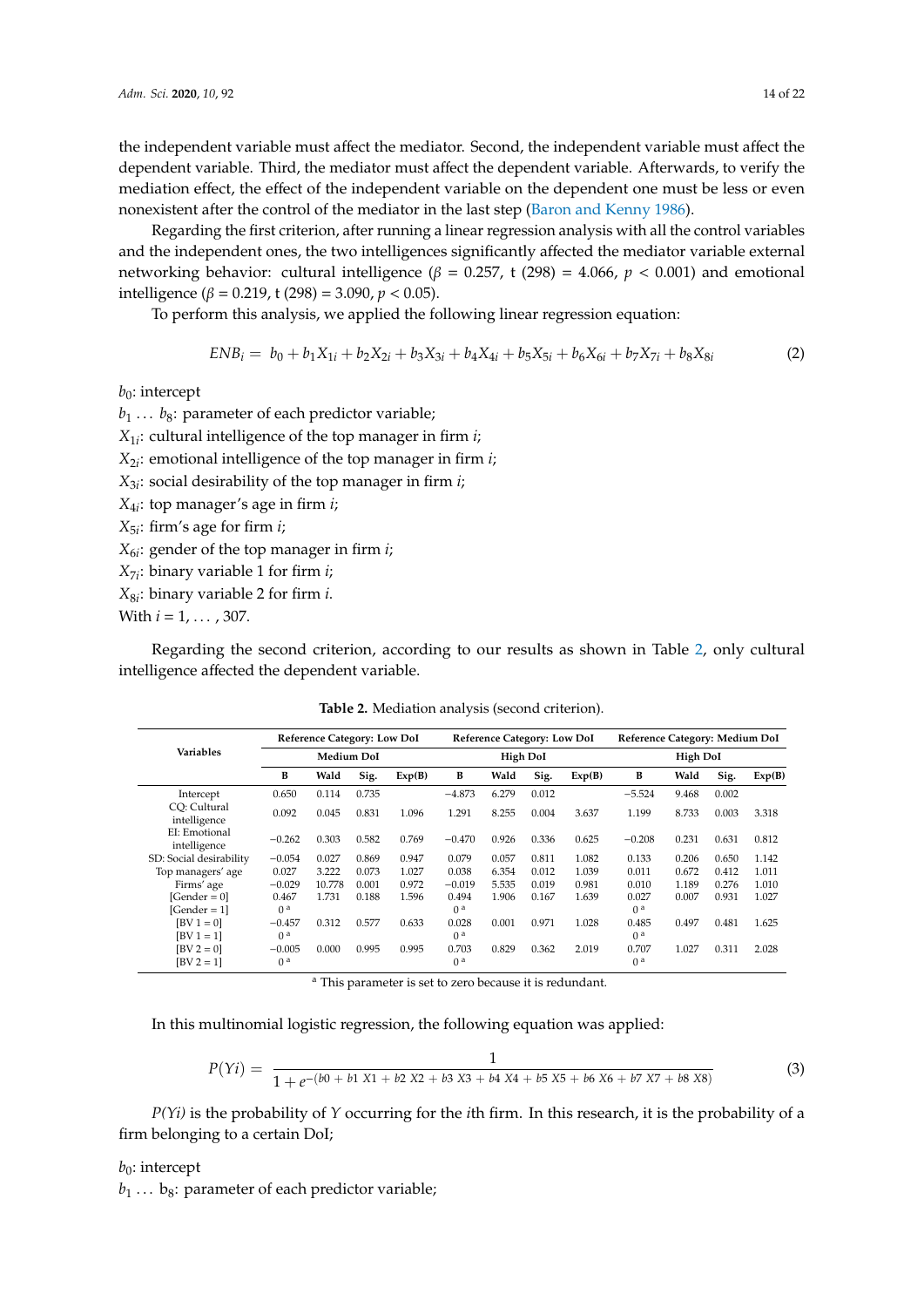*X*1*<sup>i</sup>* : cultural intelligence of the top manager in firm *i*; *X*2*<sup>i</sup>* : emotional intelligence of the top manager in firm *i*; *X*3*<sup>i</sup>* : social desirability of the top manager in firm *i*; *X*4*<sup>i</sup>* : top manager's age in firm *i*; *X*5*<sup>i</sup>* : firm's age for firm *i*; *X*6*<sup>i</sup>* : gender of the top manager in firm *i*; *X*7*<sup>i</sup>* : binary variable 1 for firm *i*; *X*8*<sup>i</sup>* : binary variable 2 for firm *i*. With  $i = 1, \ldots, 307$ .

In relation to the third criterion, the mediator only affected the dependent variable in the model of high DoI vs. low DoI, as shown in Table [1.](#page-12-0) Therefore, following [Baron and Kenny](#page-17-18) [\(1986\)](#page-17-18), and according to our results, in the model of high DoI vs. low DoI, the significant effect of ENB, as shown in Table [1,](#page-12-0) neither removed the effect of CQ nor weakened it. In fact, before controlling for ENB, as shown in Table [2,](#page-13-0) the significant effect of CQ was ( $b = 1.291$ , Wald  $\chi^2$  (1) = 8.255,  $p < 0.01$ ). After controlling for ENB, the effect of CQ was stronger, as shown in Table [1,](#page-12-0) ( $b = 1.291$ , Wald  $\chi^2$  (1) = 8.255,  $p < 0.01$ ). Consequently, the hypotheses were not supported.

However, it should be noted that ENB significantly predicted whether the DoI of the firm is high or low,  $b = -0.600$ , Wald  $\chi^2$  (1) = 4.014,  $p < 0.05$ . Accordingly, as top managers exhibit higher levels of ENB, the firm is less likely to have a high DoI than a low DoI.

# **6. Discussion**

The major purpose of this research was to analyze and understand the different SMEs' international strategies, and the international top managers' psychological characteristics as fundamental characteristics within this context. Thus, in this research, we took the international top managers' CQ and EI as distinctive characteristics of those who are responsible for the SMEs' international strategic decisions. In fact, the mentioned psychological characteristics appear to be related with the different international strategies of SMEs.

Due to the cultural diversity with which international top managers have to deal when firms adopt internationalization, a set of challenges and difficulties emerge. Therefore, they need to hold specific capabilities to overcome the typical difficulties within the international business environments. According to the results, cultural intelligence is a major capability to that end. In fact, CQ is an important capability to top managers that operate in international business contexts [\(Nosratabadi et al.](#page-20-15) [2020\)](#page-20-15).

The results confirmed cultural intelligence as a decisive capability for international top managers that follow an intense and geographically diverse international strategy. According to the results, the top managers of the firms with high DoI, i.e., of those SMEs with higher levels of international exposure, are more culturally intelligent than the ones of firms with medium DoI and with low DoI. Therefore, the more the top managers are culturally intelligent, the more likely the firm is to pursue an internationalization with a higher scale and scope. This demonstrates that, due to the top managers' capability to adapt to new cultural contexts, and once this capability promotes better interactions in multicultural environments [\(Caputo et al.](#page-17-7) [2018\)](#page-17-7) and allows the realization of better intercultural negotiations [\(Imai and Gelfand](#page-18-10) [2010\)](#page-18-10), the international activities that they lead achieve a greater intensity in the foreign sales and a diversified and wider geographical scope. Specifically, according to the results and the pursued methodology of the present research, the Portuguese international SMEs of our sample with high DoI exhibited more than 25% of FSTS in more than five countries and in two different regions or more. Thus, the top managers have higher levels of CQ in these firms than their counterparts in firms with medium DoI and low DoI, respectively.

CQ, being an important capability to international opportunity recognition [\(Lorenz et al.](#page-19-13) [2018\)](#page-19-13), allows the international top managers to better improve and expand the firms' international fingerprint. Having higher levels of CQ, top managers perform better communications and relationships with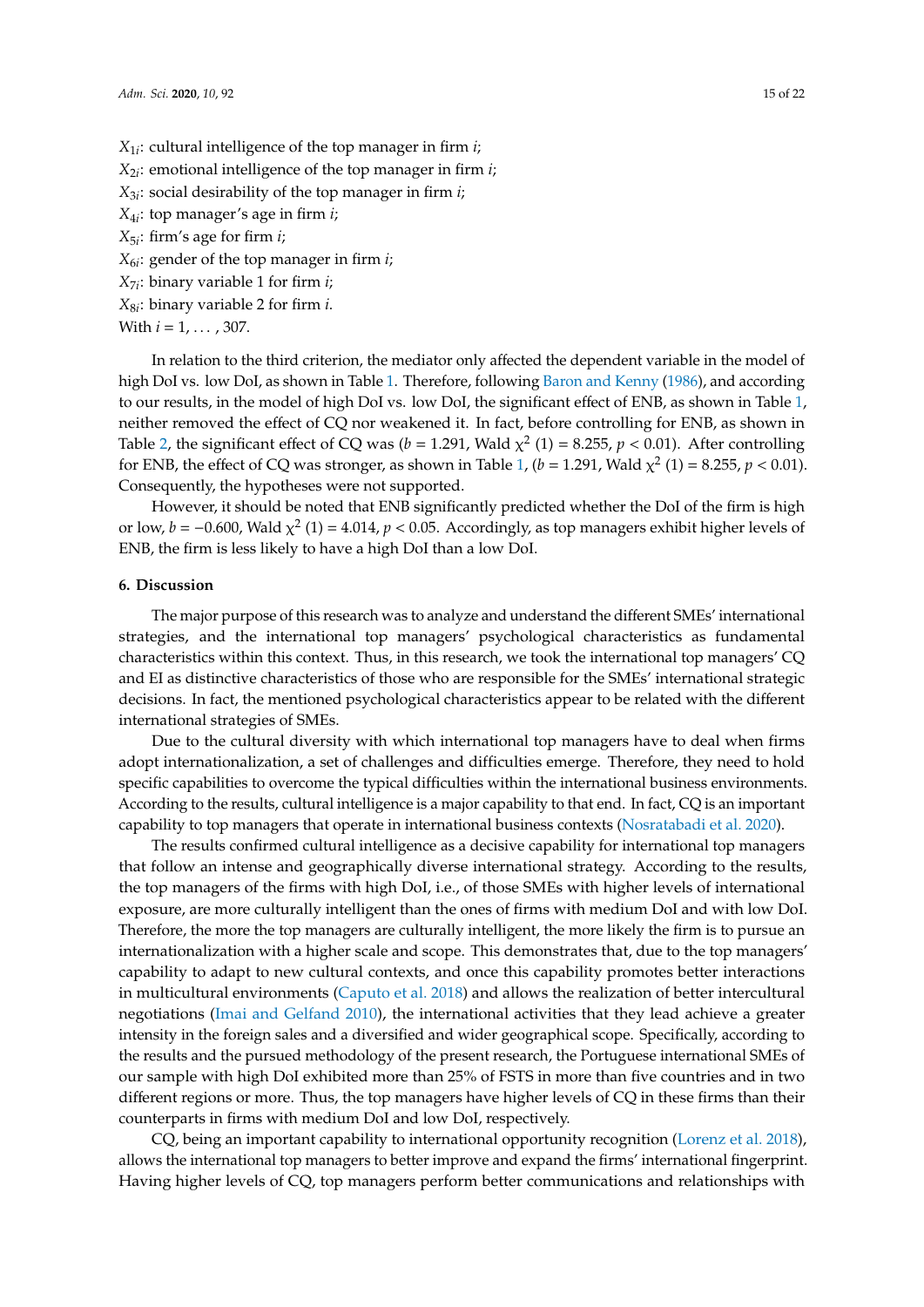foreign stakeholders [\(Charoensukmongkol](#page-17-8) [2015\)](#page-17-8) and manage cooperative behaviors in negotiation contexts [\(Groves et al.](#page-18-11) [2015\)](#page-18-11). This immediately suggests that the top managers are capable of strengthening existing negotiation ties and creating new ones, contributing to better international opportunities exploitation, improving their foreign sales, or even establishing new links for sales in other countries and regions. In conclusion, according to the results, CQ emerged as a distinctive capability to the international managers' decisions, specifically concerning the international scale and scope of the SMEs. Therefore, the capability that allows the international top managers to draw cognitive strategies and awareness about cultural interactions, to know different cultures, to motivate themselves in diverse intercultural situations, and to act appropriately, is positively associated with the intensity (FSTS) and the number of countries and regions that the firm shows in its international strategy.

Concerning the hypotheses on emotional intelligence, contrary to our expectations, they were not supported in any strategic group. Consequently, we could have been led to think that it was not an important intelligence, and also that the top managers EI levels were low. However, despite the results, we should highlight that the international SMEs' top managers exhibited high levels in this intelligence in all the studied strategic groups, as shown in Table [3.](#page-15-0) It should also be highlighted that, according to the results from the one-way ANOVA analysis (F  $(2, 304) = 1.287$ ,  $p = 0.277$ ), there was no significant difference in the top managers' emotional intelligence mean levels between the three strategic groups. This observation allows us to mention that the emotional intelligence of the international top managers is high and will potentially help them in the performance of their international activities when emotional information is at stake.

<span id="page-15-0"></span>

| Table 3. Emotional intelligence means between the strategic groups. |  |
|---------------------------------------------------------------------|--|
|                                                                     |  |

| <b>Emotional Intelligence</b> |     |       |  |  |  |  |  |
|-------------------------------|-----|-------|--|--|--|--|--|
| International strategy        | N   | Mean  |  |  |  |  |  |
| Firms with low DoI            | 82  | 3.891 |  |  |  |  |  |
| Firms with medium DoI         | 113 | 3.843 |  |  |  |  |  |
| Firms with high DoI           | 112 | 3.934 |  |  |  |  |  |
| Total                         | 307 | 3.889 |  |  |  |  |  |

Finally, and given the importance of the networks to the business internationalization, it should be noted that, despite not a hypothesized result, the top managers' external networking behavior emerged negatively significant in the firms' high DoI vs. firms' low DoI. Therefore, top managers' ENB is related to the firms' low DoI. This means that top managers with better performances on their external networking behavior are found in firms that hold a low level of international exposure. In fact, SMEs may even take their decision to internationalize due to their networks [\(Lobo et al.](#page-19-2) [2020\)](#page-19-2). Thus, the results suggest that the firms where the networking capabilities are more developed are the ones that are wanting to reach a more demanding and intense international strategy, will need and use those managerial capabilities to build, maintain, and use external contacts.

# **7. Conclusions**

To SMEs, the international strategy is an extremely important and complex decision. The international business environments not only involve a set of potential opportunities, but also a wide range of difficulties to the international top managers due to the cultural differences and emotional challenges that emerge. In today's increasingly connected and synchronized international business world, SMEs are to a greater degree a prominent actor. Therefore, for meeting the international business goals, their international top managers should be prepared to deal with the inherent complexity of the cross-cultural contexts. In this sense, and according to the results of the present research, cultural intelligence is an important and determinant capability of the international top managers. In fact, its effects are decisive when firms pursue a high international exposure in regard to scale and geographical scope.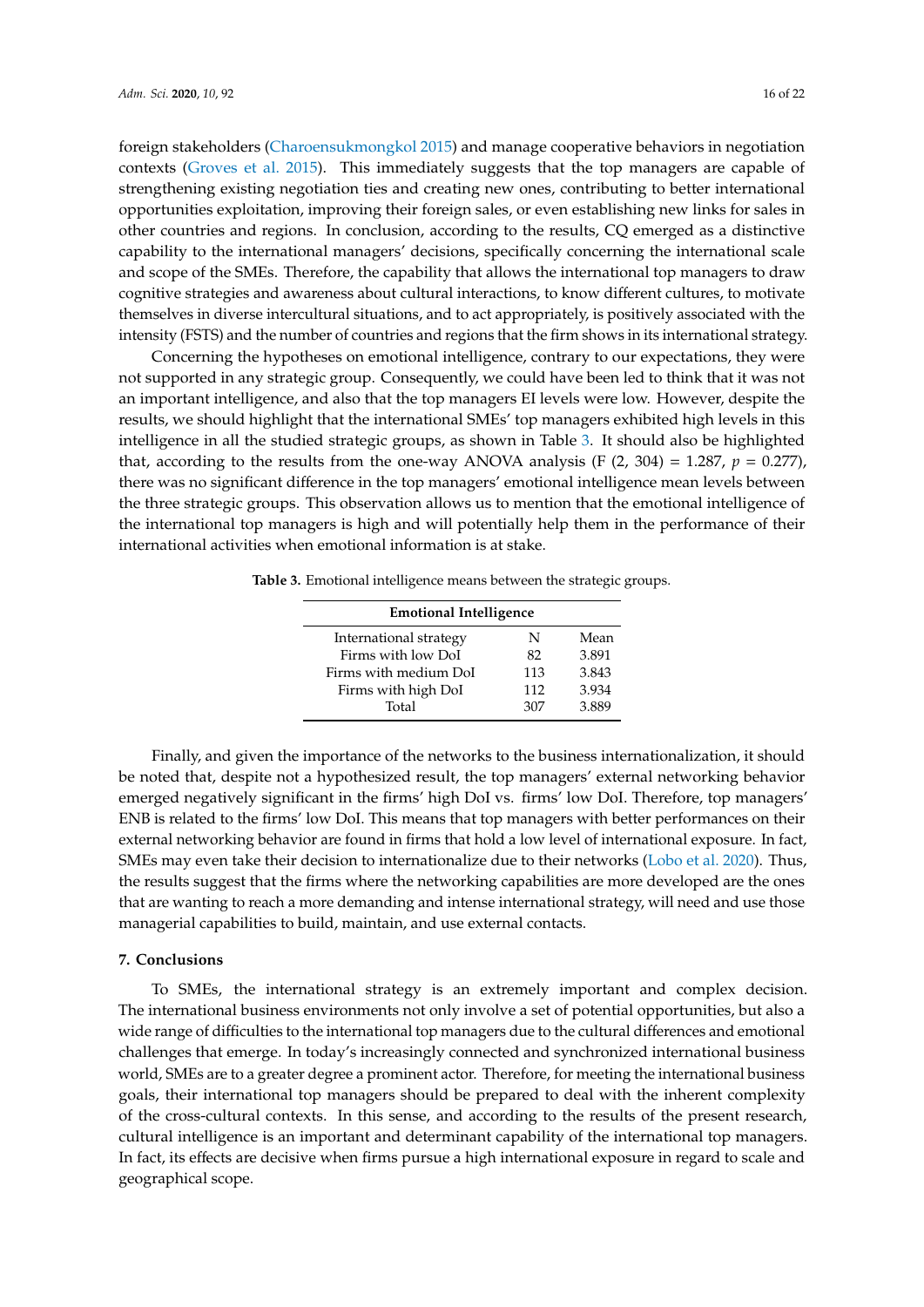About limitations, in the first place we should state that in this research we used self-report measures that may lead to biases. Further, in the development of this study, in regard to the factors that may affect the SMEs' internationalization, we focused on the managerial level. However, those concerning the organizational level and the environmental level were not considered. Another concern is in respect to the cross-sectional nature of the research. In fact, longitudinal studies allow researching on the firms' international paths and allow another type of analysis, both on the antecedents and outcomes, and the study of causality. This is an important future research avenue. Regarding the different measures in the literature concerning the different constructs, in relation to CQ, the recently developed business cultural intelligence quotient model of CQ [\(Alon et al.](#page-16-5) [2016\)](#page-16-5) appears to be an interesting tool to be used in investigations concerning business and international business contexts. Researching on the performance of SMEs' internationalization is also a current and important line of research that must be considered to develop this body of knowledge. Another future research avenue may consist of the study of the factors that lead to changes in the modes of internationalization [\(Morais and Ferreira](#page-19-1) [2020\)](#page-19-1). Performing SMEs' internationalization studies in more countries is a needed research line [\(Lobo et al.](#page-19-2) [2020\)](#page-19-2).

**Author Contributions:** Â.M.R.C. developed conceptualization, wrote methodology, collected data, conducted data analysis and drafted first version; F.M.P.O.C. developed conceptualization, supervision, and significant interpretation of empirical results; J.A.V.F. supervision of methodology and data analysis, and provided a significant interpretation of empirical results. All authors have read and agreed to the published version of the manuscript.

**Funding:** This research was funded by Fundação para a Ciência e a Tecnologia, I.P., grant number UIDB/05037/2020. This work was financially supported by the research unit on Governance, Competitiveness, and Public Policy (UIDB/04058/2020)+(UIDP/04058/2020), which was funded by national funds through Fundação para a Ciência e a Tecnologia.

**Acknowledgments:** The authors are grateful to the referees and the editor-in-chief for insightful comments and suggestions.

**Conflicts of Interest:** The authors declare no conflict of interest. The funders had no role in the design of the study; in the collection, analyses, or interpretation of data; in the writing of the manuscript, or in the decision to publish the results.

# **References**

- <span id="page-16-3"></span>Acedo, Francisco J., and Marian V. Jones. 2007. Speed of internationalization and entrepreneurial cognition: Insights and a comparison between international new ventures, exporters and domestic firms. *Journal of World Business* 42: 236–52. [\[CrossRef\]](http://dx.doi.org/10.1016/j.jwb.2007.04.012)
- <span id="page-16-0"></span>Adomako, Samuel, Kwabena Frimpong, Riaz A. Mohammed, Robert A. Opoku, and Rifaqat Hussain. 2019. Chief executive officers' dispositional optimism, host country's rule of law, and foreign market equity mode choice of Ghanaian small and medium-sized enterprises. *Thunderbird International Business Review*, 1–13. [\[CrossRef\]](http://dx.doi.org/10.1002/tie.22109)
- <span id="page-16-5"></span>Alon, Ilan, Michele Boulanger, Judith Meyers, and Vasyl Taras. 2016. The development and validation of the business cultural intelligence quotient. *Cross Cultural & Strategic Management* 23: 78–100. [\[CrossRef\]](http://dx.doi.org/10.1108/CCSM-10-2015-0138)
- <span id="page-16-6"></span>Ang, Soon, and Linn Van Dyne. 2008. Conceptualization of cultural intelligence: Definition, distinctiveness, and nomological network. In *Handbook of Cultural Intelligence: Theory, Measurement, and Applications*. Edited by Soon Ang and Linn Van Dyne. New York: M.E. Sharpe, Inc., pp. 3–15.
- <span id="page-16-4"></span>Ang, Soon, Linn Van Dyne, Christine Koh, K. Yee Ng, Klaus J. Templer, Cheryl Tay, and N. Anand Chandrasekar. 2007. Cultural intelligence: Its measurement and effects on cultural judgment and decision making, cultural adaptation and task performance. *Management and Organization Review* 3: 335–71. [\[CrossRef\]](http://dx.doi.org/10.1111/j.1740-8784.2007.00082.x)
- <span id="page-16-1"></span>Anwar, Muhammad, Syed Zulfiqar Ali Shah, and Sher Zaman Khan. 2018. The role of personality in SMEs internationalization: Empirical evidence. *Review of International Business and Strategy* 28: 258–82. [\[CrossRef\]](http://dx.doi.org/10.1108/RIBS-12-2017-0113)
- <span id="page-16-2"></span>Barkema, Harry, and Oleg Chvyrkov. 2002. What sort of top management team is needed at the helm of internationally diversified firms? In *Strategic Entrepreneurship: Creating a New Mindset*. Edited by Michael A. Hitt, R. Duane Ireland, S. Michael Camp and Donald L. Sexton. Oxford: Blackwell Publishers Ltd, pp. 289–305.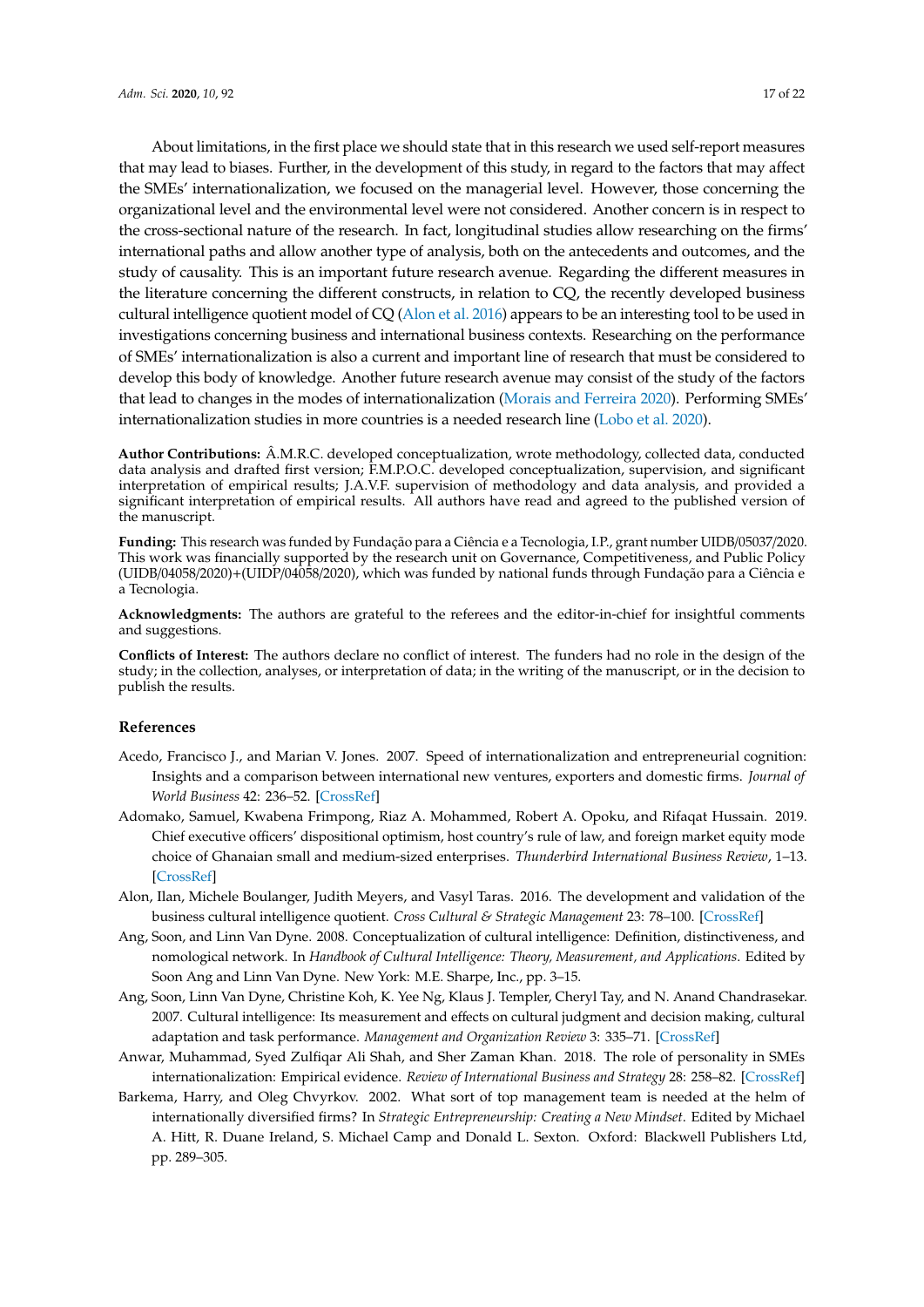- <span id="page-17-18"></span>Baron, Reuben M., and David A. Kenny. 1986. The moderator–mediator variable distinction in social psychological research: Conceptual, strategic, and statistical considerations. *Journal of Personality and Social Psychology* 51: 1173–82. [\[CrossRef\]](http://dx.doi.org/10.1037/0022-3514.51.6.1173)
- <span id="page-17-13"></span>Behling, Orlando, and Kenneth S. Law. 2000. Solving semantic problems: Translation/back-translation. In *Translating Questionnaires and Other Research Instruments: Problems and Solutions*. Thousand Oaks: Sage Publications Inc., pp. 19–21. Available online: https://books.google.pt/books?hl=pt-PT&lr=&id=[qu9C-OgWI-YC&oi](https://books.google.pt/books?hl=pt-PT&lr=&id=qu9C-OgWI-YC&oi=fnd&pg=PR5&dq=Behling,+O.+and+Law,+K.S.+(2000),+Translating+Questionnaires+and+Other+Research+Instruments:Problems+and+Solutions&ots=H8XQFpmK4l&sig=DlzVJzwatxCyYJwY1bKOMcY1izU&redir_esc=y#v=one)=fnd& pg=PR5&dq=Behling,+O.+and+Law,+K.S.+(2000),+Translating+[Questionnaires](https://books.google.pt/books?hl=pt-PT&lr=&id=qu9C-OgWI-YC&oi=fnd&pg=PR5&dq=Behling,+O.+and+Law,+K.S.+(2000),+Translating+Questionnaires+and+Other+Research+Instruments:Problems+and+Solutions&ots=H8XQFpmK4l&sig=DlzVJzwatxCyYJwY1bKOMcY1izU&redir_esc=y#v=one)+and+Other+Research+ Instruments:Problems+and+Solutions&ots=H8XQFpmK4l&sig=[DlzVJzwatxCyYJwY1bKOMcY1izU&](https://books.google.pt/books?hl=pt-PT&lr=&id=qu9C-OgWI-YC&oi=fnd&pg=PR5&dq=Behling,+O.+and+Law,+K.S.+(2000),+Translating+Questionnaires+and+Other+Research+Instruments:Problems+and+Solutions&ots=H8XQFpmK4l&sig=DlzVJzwatxCyYJwY1bKOMcY1izU&redir_esc=y#v=one) [redir\\_esc](https://books.google.pt/books?hl=pt-PT&lr=&id=qu9C-OgWI-YC&oi=fnd&pg=PR5&dq=Behling,+O.+and+Law,+K.S.+(2000),+Translating+Questionnaires+and+Other+Research+Instruments:Problems+and+Solutions&ots=H8XQFpmK4l&sig=DlzVJzwatxCyYJwY1bKOMcY1izU&redir_esc=y#v=one)=y#v=one (accessed on 8 February 2019).
- <span id="page-17-4"></span>Boyd, Jens L. 2004. Intra-industry structure and performance: Strategic groups and strategic blocks in the worldwide airline industry. *European Management Review* 1: 132–44. [\[CrossRef\]](http://dx.doi.org/10.1057/palgrave.emr.1500018)
- <span id="page-17-12"></span>Bujang, Mohamad Adam, and Fatin Ellisya Sapri. 2018. An application of the runs test to test for randomness of observations obtained from a clinical survey in an ordered population. *Malaysian Journal of Medical Sciences* 25: 146–51. [\[CrossRef\]](http://dx.doi.org/10.21315/mjms2018.25.4.15)
- <span id="page-17-10"></span>Cabral, Ângelo M. R., and Fernando M. P. Oliveira Carvalho. 2014. Emotional intelligence and ethics on organizations. *Open Journal of Business and Management* 2: 5–23. [\[CrossRef\]](http://dx.doi.org/10.4236/ojbm.2014.21004)
- <span id="page-17-7"></span>Caputo, Andrea, Oluremi B. Ayoko, and Nii Amoo. 2018. The moderating role of cultural intelligence in the relationship between cultural orientations and conflict management styles. *Journal of Business Research* 89: 10–20. [\[CrossRef\]](http://dx.doi.org/10.1016/j.jbusres.2018.03.042)
- <span id="page-17-2"></span>Carpenter, Mason A., Marta A. Geletkanycz, and Wm. Gerard Sanders. 2004. Upper echelons research revisited: Antecedents, elements, and consequences of top management team composition. *Journal of Management* 30: 749–78. [\[CrossRef\]](http://dx.doi.org/10.1016/j.jm.2004.06.001)
- <span id="page-17-14"></span>Carvalho, Vânia Sofia, Eloísa Guerrero, Maria José Chambel, and Pablo González-Rico. 2016. Psychometric properties of WLEIS as a measure of emotional intelligence in the Portuguese and Spanish medical students. *Evaluation and Program Planning* 58: 152–59. [\[CrossRef\]](http://dx.doi.org/10.1016/j.evalprogplan.2016.06.006) [\[PubMed\]](http://www.ncbi.nlm.nih.gov/pubmed/27376749)
- <span id="page-17-15"></span>Cavusgil, S. Tamer, and Shaoming Zou. 1994. Marketing strategy-performance relationship: An investigation of the empirical link in export market ventures. *Journal of Marketing* 58: 1–21. [\[CrossRef\]](http://dx.doi.org/10.1177/002224299405800101)
- <span id="page-17-0"></span>Cerrato, Daniele, and Stephanie A. Fernhaber. 2018. Depth versus breadth: Exploring variation and performance differences among internationalising new ventures. *International Small Business Journal Researching Entrepreneurship* 36: 758–79. [\[CrossRef\]](http://dx.doi.org/10.1177/0266242618783309)
- <span id="page-17-3"></span>Cerrato, Daniele, Lisa Crosato, and Donatella Depperu. 2016. Archetypes of SME internationalization: A configurational approach. *International Business Review* 25: 286–95. [\[CrossRef\]](http://dx.doi.org/10.1016/j.ibusrev.2015.05.010)
- <span id="page-17-8"></span>Charoensukmongkol, Peerayuth. 2015. Cultural intelligence of entrepreneurs and international network ties: The case of small and medium manufacturing firms in Thailand. *Management Research Review* 38: 421–36. [\[CrossRef\]](http://dx.doi.org/10.1108/MRR-09-2013-0214)
- <span id="page-17-11"></span>Che Senik, Zizah, Brenda Scott-Ladd, Lanny Entrekin, and Khairul Akmaliah Adham. 2011. Networking and internationalization of SMEs in emerging economies. *Journal of International Entrepreneurship* 9: 259–81. [\[CrossRef\]](http://dx.doi.org/10.1007/s10843-011-0078-x)
- <span id="page-17-5"></span>Clark, Jeremy Michael, and Daiane Polesello. 2017. Emotional and cultural intelligence in diverse workplaces: Getting out of the box. *Industrial and Commercial Training* 49: 337–49. [\[CrossRef\]](http://dx.doi.org/10.1108/ICT-06-2017-0040)
- <span id="page-17-16"></span>Contractor, Farok J., Vikas Kumar, and Sumit K. Kundu. 2007. Nature of the relationship between international expansion and performance: The case of emerging market firms. *Journal of World Business* 42: 401–17. [\[CrossRef\]](http://dx.doi.org/10.1016/j.jwb.2007.06.003)
- <span id="page-17-1"></span>Cui, Ge-Qi, Chang-Hyun Jin, and Jung-Yong Lee. 2020. How risk managers' psychological and social capital promotes the development of risk-management capabilities. *Sustainability* 12: 4666. [\[CrossRef\]](http://dx.doi.org/10.3390/su12114666)
- <span id="page-17-17"></span>Denicolai, Stefano, Antonella Zucchella, and Roger Strange. 2014. Knowledge assets and firm international performance. *International Business Review* 23: 55–62. [\[CrossRef\]](http://dx.doi.org/10.1016/j.ibusrev.2013.08.004)
- <span id="page-17-6"></span>Earley, P. Christopher, and Soon Ang. 2003. A theory of cultural intelligence. In *Cultural Intelligence: Individual Interactions Across Cultures*. Edited by P. Christopher Earley and Soon Ang. Standford: Standford University Press, pp. 59–92.
- <span id="page-17-9"></span>Earley, P. Christopher, and Elaine Mosakowski. 2004. Cultural intelligence. *Harvard Business Review* 82: 139–46. Available online: http://[eds.a.ebscohost.com](http://eds.a.ebscohost.com/eds/ pdfviewer/pdfviewer?vid=6&sid=3fb403f2-47d4-43a7-8741-3381b991e736%40sessi onmgr4009)/eds/pdfviewer/pdfviewer?vid=6&sid=3fb403f2-47d4-43a7- [8741-3381b991e736%40sessionmgr4009](http://eds.a.ebscohost.com/eds/ pdfviewer/pdfviewer?vid=6&sid=3fb403f2-47d4-43a7-8741-3381b991e736%40sessi onmgr4009) (accessed on 11 January 2019). [\[PubMed\]](http://www.ncbi.nlm.nih.gov/pubmed/15559582)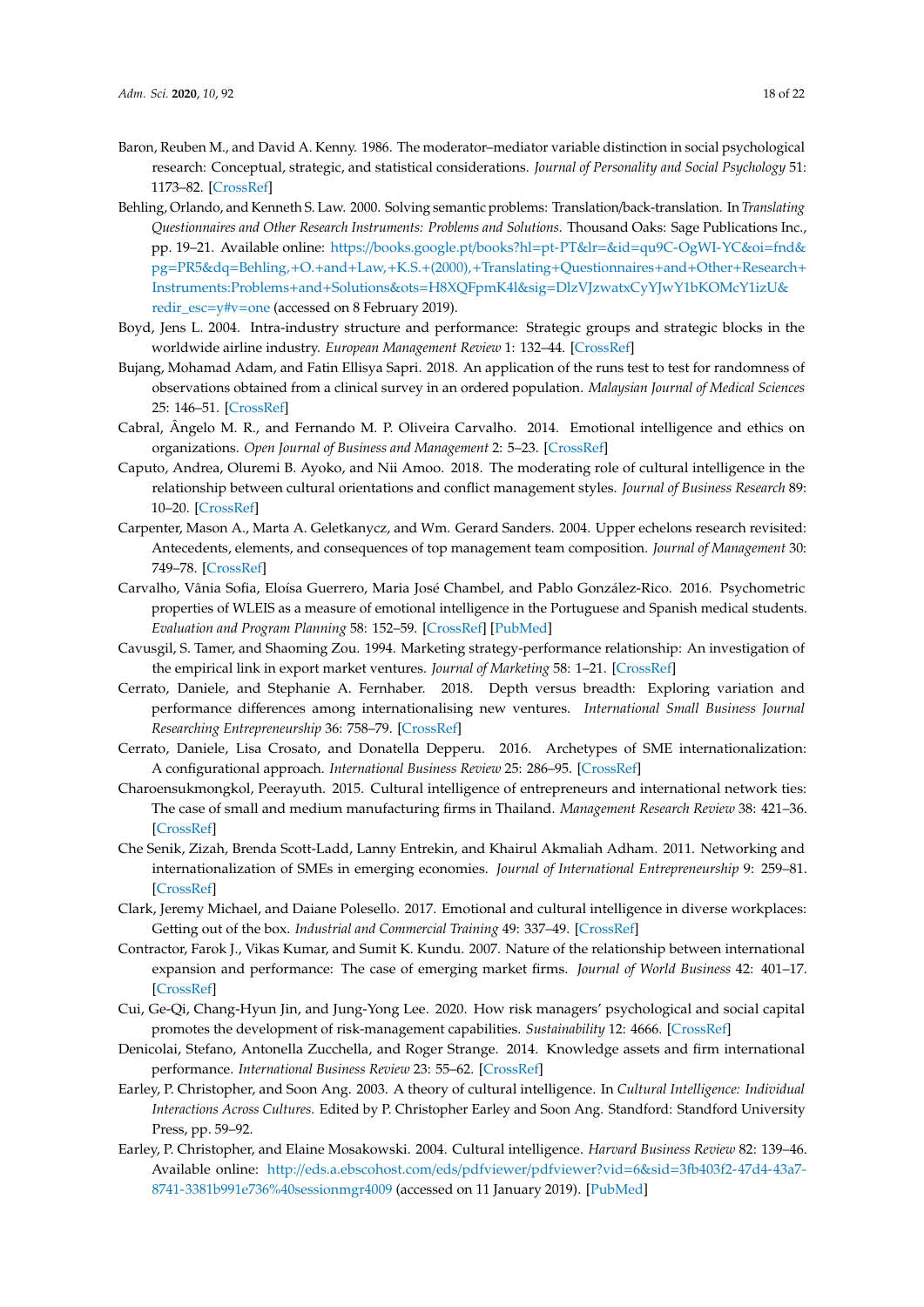- <span id="page-18-17"></span>Ferraris, Alberto, Stefano Bresciani, and Manlio Del Giudice. 2016. International diversification and firm performance: A four-stage model. *EuroMed Journal of Business* 11: 362–75. [\[CrossRef\]](http://dx.doi.org/10.1108/EMJB-10-2015-0048)
- <span id="page-18-22"></span>Field, Andy. 2009. *Discovering Statistics Using SPSS*, 3rd ed. London: SAGE Publications Ltd.
- <span id="page-18-3"></span>Francioni, Barbara, Fabio Musso, and Marco Cioppi. 2015. Decision-maker characteristics and international decisions for SMEs. *Management Decision* 53: 2226–49. [\[CrossRef\]](http://dx.doi.org/10.1108/MD-03-2015-0094)
- <span id="page-18-9"></span>Freixanet, Joan, and Gemma Renart. 2020. A capabilities perspective on the joint effects of internationalization time, speed, geographic scope and managers' competencies on SME survival. *Journal of World Business* 55. [\[CrossRef\]](http://dx.doi.org/10.1016/j.jwb.2020.101110)
- <span id="page-18-1"></span>Genc, Ebru, Mumin Dayan, and Omer Faruk Genc. 2019. The impact of SME internationalization on innovation: The mediating role of market and entrepreneurial orientation. *Industrial Marketing Management* 82: 253–64. [\[CrossRef\]](http://dx.doi.org/10.1016/j.indmarman.2019.01.008)
- <span id="page-18-21"></span>Gerschewski, Stephan, and Simon Shufeng Xiao. 2015. Beyond financial indicators: An assessment of the measurement of performance for international new ventures. *International Business Review* 24: 615–29. [\[CrossRef\]](http://dx.doi.org/10.1016/j.ibusrev.2014.11.003)
- <span id="page-18-18"></span>Gerschewski, Stephan, Elizabeth L. Rose, and Valerie J. Lindsay. 2015. Understanding the drivers of international performance for born global firms: An integrated perspective. *Journal of World Business* 50: 558–75. [\[CrossRef\]](http://dx.doi.org/10.1016/j.jwb.2014.09.001)
- <span id="page-18-15"></span>Gibson, Carter, Jay H. Hardy III, and M. Ronald Buckley. 2014. Understanding the role of networking in organizations. *Career Development International* 19: 146–61. [\[CrossRef\]](http://dx.doi.org/10.1108/CDI-09-2013-0111)
- <span id="page-18-11"></span>Groves, Kevin S., Ann Feyerherm, and Minhua Gu. 2015. Examining cultural intelligence and cross-cultural negotiation effectiveness. *Journal of Management Education* 39: 209–43. [\[CrossRef\]](http://dx.doi.org/10.1177/1052562914543273)
- <span id="page-18-16"></span>Gunkel, Marjaana, Christopher Schlägel, and Robert L. Engle. 2014. Culture's influence on emotional intelligence: An empirical study of nine countries. *Journal of International Management* 20: 256–74. [\[CrossRef\]](http://dx.doi.org/10.1016/j.intman.2013.10.002)
- <span id="page-18-4"></span>Hambrick, Donald C. 2007. Upper echelons theory: An update. *Academy of Management Review* 32: 334–43. [\[CrossRef\]](http://dx.doi.org/10.5465/amr.2007.24345254)
- <span id="page-18-5"></span>Hambrick, Donald C., and Phyllis A. Mason. 1984. Upper echelons: The organization as a reflection of its top managers. *Academy of Management Review* 9: 193–206. [\[CrossRef\]](http://dx.doi.org/10.5465/amr.1984.4277628)
- <span id="page-18-7"></span>Hosseini, Mojtaba, Staffan Brege, and Tomas Nord. 2018. A combined focused industry and company size investigation of the internationalization-performance relationship: The case of small and medium-sized enterprises (SMEs) within the Swedish wood manufacturing industry. *Forest Policy and Economics* 97: 110–21. [\[CrossRef\]](http://dx.doi.org/10.1016/j.forpol.2018.09.013)
- <span id="page-18-2"></span>Hsu, Wen-Tsung, Hsiang-Lan Chen, and Chia-Yi Cheng. 2013. Internationalization and firm performance of SMEs: The moderating effects of CEO attributes. *Journal of World Business* 48: 1–12. [\[CrossRef\]](http://dx.doi.org/10.1016/j.jwb.2012.06.001)
- <span id="page-18-10"></span>Imai, Lynn, and Michele J. Gelfand. 2010. The culturally intelligent negotiator: The impact of cultural intelligence (CQ) on negotiation sequences and outcomes. *Organizational Behavior and Human Decision Processes* 112: 83–98. [\[CrossRef\]](http://dx.doi.org/10.1016/j.obhdp.2010.02.001)
- <span id="page-18-12"></span>Ingram, Amy, Whitney Oliver Peake, Wayne Stewart, and Warren Watson. 2019. Emotional intelligence and venture performance. *Journal of Small Business Management* 57: 780–800. [\[CrossRef\]](http://dx.doi.org/10.1111/jsbm.12333)
- <span id="page-18-8"></span>Ismail, Noor Azlin, and Olli Kuivalainen. 2015. The effect of internal capabilities and external environment on small- and medium-sized enterprises' international performance and the role of the foreign market scope: The case of the Malaysian halal food industry. *Journal of International Entrepreneurship* 13: 418–51. [\[CrossRef\]](http://dx.doi.org/10.1007/s10843-015-0160-x)
- <span id="page-18-13"></span>Johanson, Jan, and Jan-Erik Vahlne. 2009. The Uppsala internationalization process model revisited: From liability of foreignness to liability of outsidership. *Journal of International Business Studies* 40: 1411–31. [\[CrossRef\]](http://dx.doi.org/10.1057/jibs.2009.24)
- <span id="page-18-0"></span>Jones, Marian V., and Nicole E. Coviello. 2005. Internationalisation: Conceptualising an entrepreneurial process of behaviour in time. *Journal of International Business Studies* 36: 284–303. [\[CrossRef\]](http://dx.doi.org/10.1057/palgrave.jibs.8400138)
- <span id="page-18-14"></span>Karami, Masoud, and Jintong Tang. 2019. Entrepreneurial orientation and SME international performance: The mediating role of networking capability and experiential learning. *International Small Business Journal: Researching Entrepreneurship* 37: 105–24. [\[CrossRef\]](http://dx.doi.org/10.1177/0266242618807275)
- <span id="page-18-19"></span>Knight, Gary A., and S. Tamer Cavusgil. 2004. Innovation, organizational capabilities, and the born-global firm. *Journal of International Business Studies* 35: 124–41. [\[CrossRef\]](http://dx.doi.org/10.1057/palgrave.jibs.8400071)
- <span id="page-18-20"></span>Kontinen, Tanja, and Arto Ojala. 2012. Internationalization pathways among family-owned SMEs. *International Marketing Review* 29: 496–518. [\[CrossRef\]](http://dx.doi.org/10.1108/02651331211260359)
- <span id="page-18-6"></span>Kuivalainen, Olli, Sanna Sundqvist, and Per Servais. 2007. Firms' degree of born-globalness, international entrepreneurial orientation and export performance. *Journal of World Business* 42: 253–67. [\[CrossRef\]](http://dx.doi.org/10.1016/j.jwb.2007.04.010)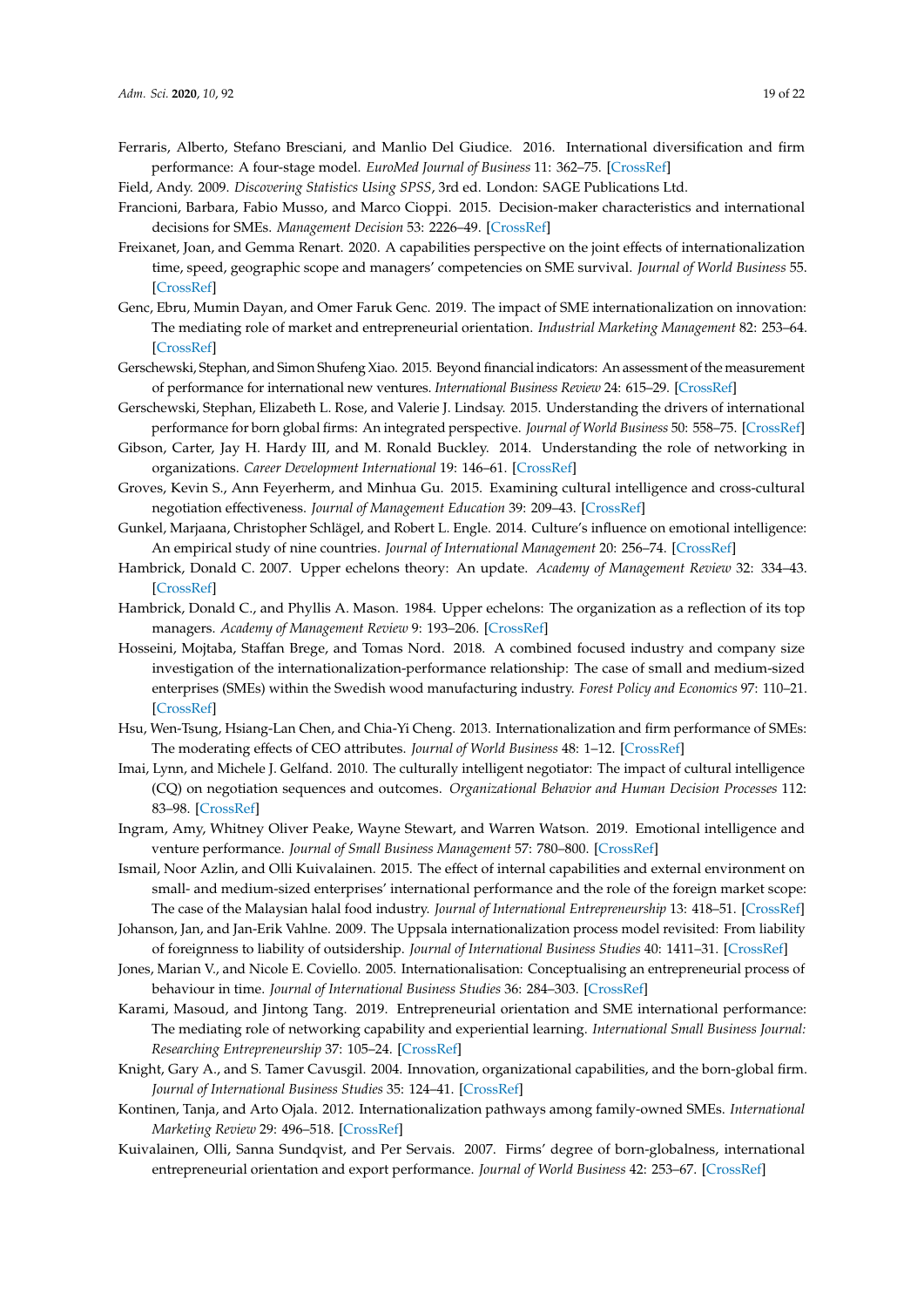- <span id="page-19-5"></span>Kuivalainen, Olli, Sami Saarenketo, and Kaisu Puumalainen. 2012a. Start-up patterns of internationalization: A framework and its application in the context of knowledge-intensive SMEs. *European Management Journal* 30: 372–85. [\[CrossRef\]](http://dx.doi.org/10.1016/j.emj.2012.01.001)
- <span id="page-19-4"></span>Kuivalainen, Olli, Sanna Sundqvist, Sami Saarenketo, and Rod McNaughton. 2012b. Internationalization patterns of small and medium-sized enterprises. *International Marketing Review* 29: 448–65. [\[CrossRef\]](http://dx.doi.org/10.1108/02651331211260331)
- <span id="page-19-0"></span>Kumar Singal, Ajay, and Arun Kumar Jain. 2014. Emerging market firms: Measuring their success with strategic positioning maps. *Journal of Business Strategy* 35: 20–28. [\[CrossRef\]](http://dx.doi.org/10.1108/JBS-04-2013-0026)
- <span id="page-19-15"></span>Law, Kenneth S., Chi-Sum Wong, and Lynda J. Song. 2004. The construct and criterion validity of emotional intelligence and its potential utility for management studies. *Journal of Applied Psychology* 89: 483–96. [\[CrossRef\]](http://dx.doi.org/10.1037/0021-9010.89.3.483)
- <span id="page-19-17"></span>Law, Kenneth S., Chi-Sum Wong, Guo-Hua Huang, and Xiaoxuan Li. 2008. The effects of emotional intelligence on job performance and life satisfaction for the research and development scientists in China. *Asia Pacific Journal of Management* 25: 51–69. [\[CrossRef\]](http://dx.doi.org/10.1007/s10490-007-9062-3)
- <span id="page-19-8"></span>Leask, Graham, and John A. Parnell. 2005. Integrating strategic groups and the resource based perspective: Understanding the competitive process. *European Management Journal* 23: 458–70. [\[CrossRef\]](http://dx.doi.org/10.1016/j.emj.2005.06.003)
- <span id="page-19-14"></span>Leonidou, Leonidas C., Bilge Aykol, Thomas A. Fotiadis, Athina Zeriti, and Paul Christodoulides. 2019. The role of exporters' emotional intelligence in building foreign customer relationships. *Journal of International Marketing* 27: 58–80. [\[CrossRef\]](http://dx.doi.org/10.1177/1069031X19876642)
- <span id="page-19-11"></span>Lin, Wen-Ting, and Yunshi Liu. 2012. Successor characteristics, organisational slack, and change in the degree of firm internationalisation. *International Business Review* 21: 89–101. [\[CrossRef\]](http://dx.doi.org/10.1016/j.ibusrev.2011.01.001)
- <span id="page-19-12"></span>Lin, Yi-chun, Angela Shin-yih Chen, and Yi-chen Song. 2012. Does your intelligence help to survive in a foreign jungle? The effects of cultural intelligence and emotional intelligence on cross-cultural adjustment. *International Journal of Intercultural Relations* 36: 541–52. [\[CrossRef\]](http://dx.doi.org/10.1016/j.ijintrel.2012.03.001)
- <span id="page-19-2"></span>Lobo, Carla Azevedo, Cristina I. M. A. S. Fernandes, João J. M. Ferreira, and Marta Peris-Ortiz. 2020. Factors affecting SMEs' strategic decisions to approach international markets. *European J. of International Management* 14: 617–39. [\[CrossRef\]](http://dx.doi.org/10.1504/EJIM.2020.107607)
- <span id="page-19-7"></span>López, Natalia Vila. 2007. Export barriers and strategic grouping. *Journal of Global Marketing* 20: 17–29. [\[CrossRef\]](http://dx.doi.org/10.1300/J042v20n02_03)
- <span id="page-19-13"></span>Lorenz, Melanie P., Jase R. Ramsey, and Robert Glenn Richey. 2018. Expatriates' international opportunity recognition and innovativeness: The role of metacognitive and cognitive cultural intelligence. *Journal of World Business* 53: 222–36. [\[CrossRef\]](http://dx.doi.org/10.1016/j.jwb.2017.11.004)
- <span id="page-19-10"></span>Martineau, Charles, and David Pastoriza. 2016. International involvement of established SMEs: A systematic review of antecedents, outcomes and moderators. *International Business Review* 25: 458–70. [\[CrossRef\]](http://dx.doi.org/10.1016/j.ibusrev.2015.07.005)
- <span id="page-19-21"></span>Mayer, John D., David R. Caruso, and Peter Salovey. 1999. Emotional intelligence meets traditional standards for an intelligence. *Intelligence* 27: 267–98. [\[CrossRef\]](http://dx.doi.org/10.1016/S0160-2896(99)00016-1)
- <span id="page-19-16"></span>Mayer, John D., Peter Salovey, and David R. Caruso. 2004. Emotional intelligence: Theory, findings, and implications. *Psychological Inquiry* 15: 197–215. [\[CrossRef\]](http://dx.doi.org/10.1207/s15327965pli1503_02)
- <span id="page-19-19"></span>Mayer, John D., Richard D. Roberts, and Sigal G. Barsade. 2008. Human abilities: Emotional intelligence. *Annual Review of Psychology* 59: 507–36. [\[CrossRef\]](http://dx.doi.org/10.1146/annurev.psych.59.103006.093646)
- <span id="page-19-20"></span>McCallum, Shelly Y., Monica L. Forret, and Hans-Georg Wolff. 2014. Internal and external networking behavior: An investigation of relationships with affective, continuance, and normative commitment. *Career Development International* 19: 595–614. [\[CrossRef\]](http://dx.doi.org/10.1108/CDI-08-2013-0101)
- <span id="page-19-6"></span>McGee, John, Howard Thomas, and Mark Pruett. 1995. Strategic groups and the analysis of market structure and industry dynamics. *British Journal of Management* 6: 257–70. [\[CrossRef\]](http://dx.doi.org/10.1111/j.1467-8551.1995.tb00099.x)
- <span id="page-19-18"></span>Miao, Chao, Ronald H. Humphrey, Shanshan Qian, and Jeffrey M. Pollack. 2018. Emotional intelligence and entrepreneurial intentions: An exploratory meta-analysis. *Career Development International* 23: 497–512. [\[CrossRef\]](http://dx.doi.org/10.1108/CDI-01-2018-0019)
- <span id="page-19-9"></span>Mintzberg, Henry, and James A. Waters. 1985. Of strategies, deliberate and emergent. *Strategic Management Journal* 6: 257–72. [\[CrossRef\]](http://dx.doi.org/10.1002/smj.4250060306)
- <span id="page-19-3"></span>Moon, Taewon. 2010. Emotional intelligence correlates of the four-factor model of cultural intelligence. *Journal of Managerial Psychology* 25: 876–98. [\[CrossRef\]](http://dx.doi.org/10.1108/02683941011089134)
- <span id="page-19-1"></span>Morais, Flávio, and João J. Ferreira. 2020. SME internationalisation process: Key issues and contributions, existing gaps and the future research agenda. *European Management Journal* 38: 62–77. [\[CrossRef\]](http://dx.doi.org/10.1016/j.emj.2019.08.001)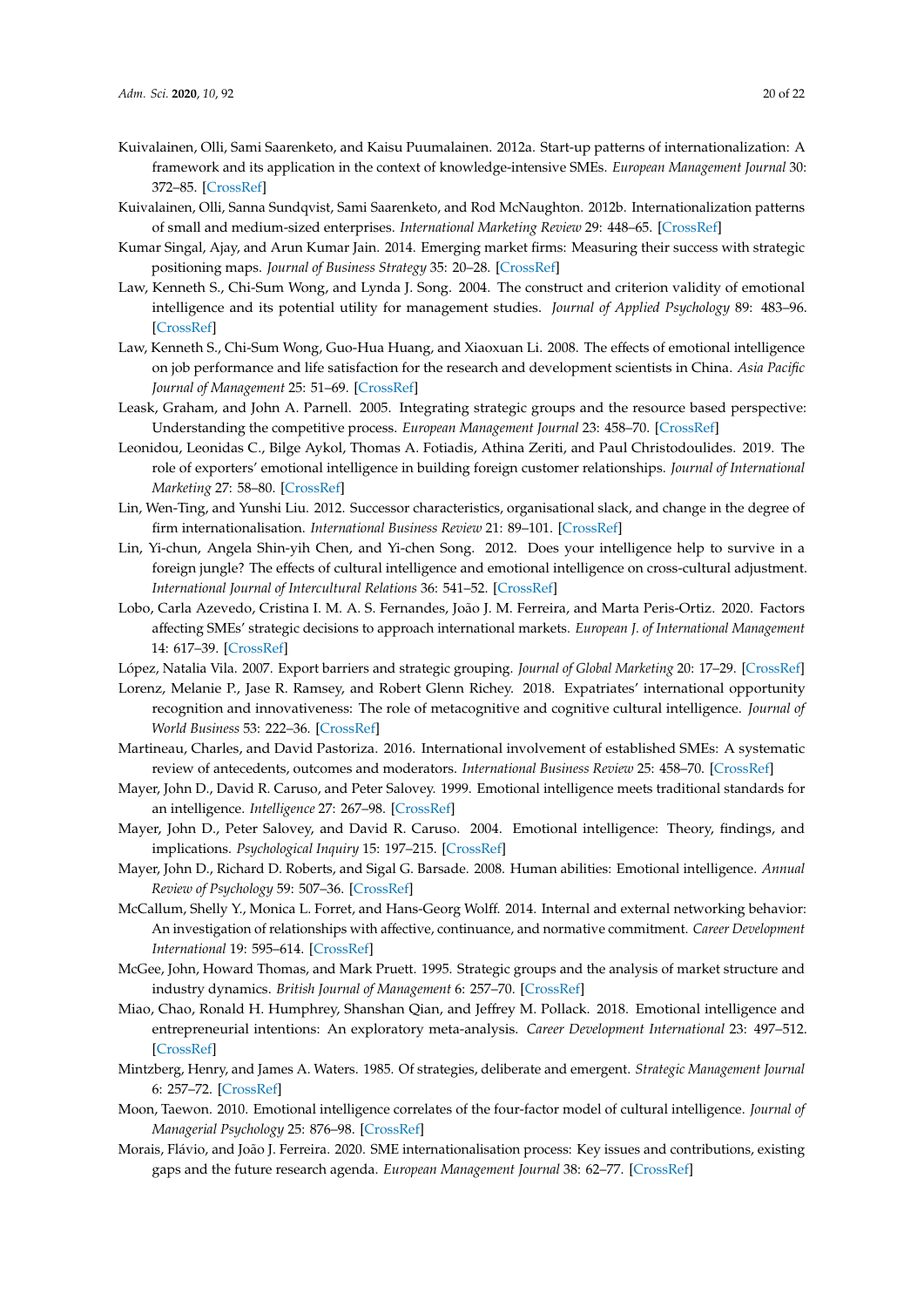- <span id="page-20-0"></span>Nahapiet, Janine, and Sumantra Ghoshal. 1998. Social capital, intellectual capital, and the organizational advantage. *Academy of Management Review* 23: 242–66. [\[CrossRef\]](http://dx.doi.org/10.5465/amr.1998.533225)
- <span id="page-20-18"></span>Naudé, Peter, Ghasem Zaefarian, Zhaleh Najafi Tavani, Saeed Neghabi, and Reze Zaefarian. 2014. The influence of network effects on SME performance. *Industrial Marketing Management* 43: 630–41. [\[CrossRef\]](http://dx.doi.org/10.1016/j.indmarman.2014.02.004)
- <span id="page-20-5"></span>Navarro-García, Antonio. 2016. Drivers of export entrepreneurship. *International Business Review* 25: 244–54. [\[CrossRef\]](http://dx.doi.org/10.1016/j.ibusrev.2015.05.007)
- <span id="page-20-6"></span>Navarro-García, Antonio, Jorge Arenas-Gaitán, F. Javier Rondán-Cataluña, and Manuel Rey-Moreno. 2016. Global model of export performance: Moderator role of export department. *Journal of Business Research* 69: 1880–86. [\[CrossRef\]](http://dx.doi.org/10.1016/j.jbusres.2015.10.073)
- <span id="page-20-4"></span>Neely, Brett H., Jeffrey B. Lovelace, Amanda P. Cowen, and Nathan J. Hiller. 2020. Metacritiques of upper echelons theory: Verdicts and recommendations for future research. *Journal of Management* 46: 1029–62. [\[CrossRef\]](http://dx.doi.org/10.1177/0149206320908640)
- <span id="page-20-1"></span>Nielsen, Sabina. 2010. Top management team internationalization and firm performance: The mediating role of foreign market entry. *Management International Review* 50: 185–206. [\[CrossRef\]](http://dx.doi.org/10.1007/s11575-010-0029-0)
- <span id="page-20-15"></span>Nosratabadi, Saeed, Parvaneh Bahrami, Khodayar Palouzian, and Amir Mosavi. 2020. Leader cultural intelligence and organizational performance. *Cogent Business & Management* 7. [\[CrossRef\]](http://dx.doi.org/10.1080/23311975)
- <span id="page-20-2"></span>Oesterle, Michael-Jörg, Corinna Elosge, and Lukas Elosge. 2016. Me, myself and I: The role of CEO narcissism in internationalization decisions. *International Business Review* 25: 1114–23. [\[CrossRef\]](http://dx.doi.org/10.1016/j.ibusrev.2016.02.001)
- <span id="page-20-12"></span>Olejnik, Edith, and Bernhard Swoboda. 2012. SMEs' internationalisation patterns: Descriptives, dynamics and determinants. *International Marketing Review* 29: 466–95. [\[CrossRef\]](http://dx.doi.org/10.1108/02651331211260340)
- <span id="page-20-7"></span>Pangarkar, Nitin. 2008. Internationalization and performance of small- and medium-sized enterprises. *Journal of World Business* 43: 475–85. [\[CrossRef\]](http://dx.doi.org/10.1016/j.jwb.2007.11.009)
- <span id="page-20-9"></span>Parnell, John A., and Lewis Hershey. 2005. The strategy-performance relationship revisited: The blessing and curse of the combination strategy. *International Journal of Commerce and Management* 15: 17–33. [\[CrossRef\]](http://dx.doi.org/10.1108/10569210580000220)
- <span id="page-20-19"></span>Podsakoff, Philip M., Scott B. MacKenzie, Jeong-Yeon Lee, and Nathan P. Podsakoff. 2003. Common method biases in behavioral research: A critical review of the literature and recommended remedies. *Journal of Applied Psychology* 88: 879–903. [\[CrossRef\]](http://dx.doi.org/10.1037/0021-9010.88.5.879)
- <span id="page-20-17"></span>Pradhan, Rabindra Kumar, Lalatendu Kesari Jena, and Pratishtha Bhattacharya. 2016. Impact of psychological capital on organizational citizenship behavior: Moderating role of emotional intelligence. *Cogent Business & Management* 3. [\[CrossRef\]](http://dx.doi.org/10.1080/23311975)
- <span id="page-20-11"></span>Ramsey, Jase R., Raina M. Rutti, Melanie P. Lorenz, Livia L. Barakat, and Anderson S. Sant'anna. 2017. Developing global transformational leaders. *Journal of World Business* 52: 461–73. [\[CrossRef\]](http://dx.doi.org/10.1016/j.jwb.2016.06.002)
- <span id="page-20-21"></span>Reynolds, William M. 1982. Development of reliable and valid short forms of the Marlowe-Crowne social desirability scale. *Journal of Clinical Psychology* 38: 119–25. [\[CrossRef\]](http://dx.doi.org/10.1002/1097-4679(198201)38:1<119::AID-JCLP2270380118>3.0.CO;2-I)
- <span id="page-20-14"></span>Rockstuhl, Thomas, Stefan Seiler, Soon Ang, Linn Van Dyne, and Hubert Annen. 2011. Beyond general intelligence (IQ) and emotional intelligence (EQ): The role of cultural intelligence (CQ) on cross-border leadership effectiveness in a globalized world. *Journal of Social Issues* 67: 825–40. [\[CrossRef\]](http://dx.doi.org/10.1111/j.1540-4560.2011.01730.x)
- <span id="page-20-20"></span>Rodrigues, Nuno, Teresa Rebelo, and João Vasco Coelho. 2011. Adaptação da escala de inteligência emocional de Wong e Law (WLEIS) e análise da sua estrutura factorial e fiabilidade num amostra portuguesa. *Psychologica* 55: 189–207. Available online: http://[impactum-journals.uc.pt](http://impactum-journals.uc.pt/psychologica/article/view/1127)/psychologica/article/view/1127 (accessed on 1 June 2019). [\[CrossRef\]](http://dx.doi.org/10.14195/1647-8606_55_10)
- <span id="page-20-8"></span>Rugman, Alan M., and Alain Verbeke. 2004. A perspective on regional and global strategies of multinational enterprises. *Journal of International Business Studies* 35: 3–18. [\[CrossRef\]](http://dx.doi.org/10.1057/palgrave.jibs.8400073)
- <span id="page-20-13"></span>Ruzzier, Mitja, Bostjan Antoncic, Robert D. Hisrich, and Maja Konecnik. 2007. Human capital and SME internationalization: A structural equation modeling study. *Canadian Journal of Administrative Sciences* 24: 15–29. [\[CrossRef\]](http://dx.doi.org/10.1002/cjas.3)
- <span id="page-20-3"></span>Saeed, Abubakr, and Hafiz Muhammad Ziaulhaq. 2019. The impact of CEO characteristics on the internationalization of SMEs: Evidence from the UK. *Canadian Journal of Administrative Sciences* 36: 322–35. [\[CrossRef\]](http://dx.doi.org/10.1002/cjas.1497)
- <span id="page-20-16"></span>Salovey, Peter, and John D. Mayer. 1990. Emotional intelligence. *Imagination, Cognition and Personality* 9: 185–211. [\[CrossRef\]](http://dx.doi.org/10.2190/DUGG-P24E-52WK-6CDG)
- <span id="page-20-10"></span>Samuelsson, Mikael, Anna Söderblom, and Alexander McKelvie. 2020. Path dependence in new ventures' capital structures. *Entrepreneurship Theory and Practice*. [\[CrossRef\]](http://dx.doi.org/10.1177/1042258720901717)